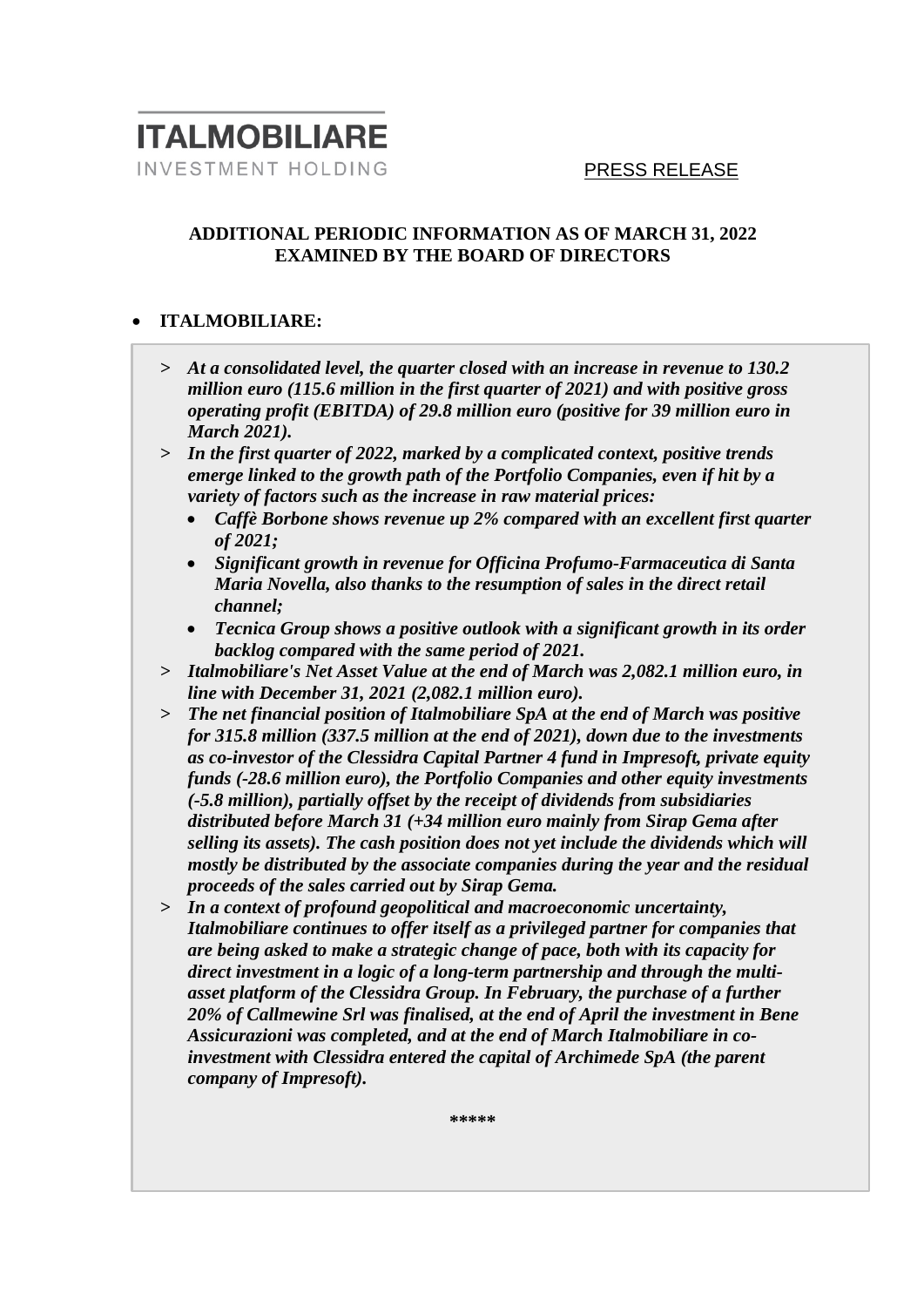Milan, May 12, 2022 - Today the Board of Directors of Italmobiliare S.p.A. approved the additional periodic financial reporting as of March 31, 2022.

In a context that sees persistent elements of considerable uncertainty - linked in particular to geopolitical risk - Italmobiliare keeps as its priority focus constant support to the Portfolio Companies, in particular the monitoring and management of risks to business continuity, the protection of people, structures and industrial and financial assets, having already started the implementation of measures in all Group companies to ensure operational efficiency, financial flexibility, adaptations and diversification of the production and supply chain and the application of marketing solutions and innovative commercial channels that are consistent with the changes derived from or accelerated by the complex global scenario.

In this context, the industrial Portfolio Companies of Italmobiliare turned in an **aggregate EBITDA** of 56.2 million euro (74.9 million in the same period of the previous year).

In particular, in the food sector **Caffè Borbone** achieved a 2% increase in revenue to 66.4 million euro compared with an excellent first quarter of 2021, while **Capitelli** saw an increase of 20% to 4.9 million, while EBITDA was penalised by the increase in raw material costs. **Callmewine** had revenue of 3.8 million (4.6 the previous year, which benefited from higher domestic consumption because of the lockdown).

In the energy sector, **Italgen** posted revenue of 9.0 million euro and a negative EBITDA of 0.6 million, the quarter being hit by a period of extreme drought; **AGN Energia**'s revenue came to 214.6 million (158.3 in the same period of the previous year) with a positive EBITDA of 24.2 million euro (26.8 in 2021).

**Officina Profumo-Farmaceutica di Santa Maria Novella** shows a marked increase in revenue and EBITDA (+74% and +67% compared with the same period of the previous year), thanks to the recovery of Retail (previously hit by the pandemic) and the positive performance of the Wholesale channel*.* **Casa della Salute** continues its growth path, with revenue (8.4 million) and margins (1.4 million) in marked progression compared with the previous year. **Tecnica Group** posted revenue of 96.7 million euro and EBITDA of 5 million euro (101.4 and 12.0 in the same period of the previous year); the outlook is positive with an order backlog showing excellent potential for the year. **Iseo** shows growth in revenue and EBITDA compared with an excellent first quarter 2021.

**Clessidra**, a non-industrial portfolio company, developed as a multi-asset portfolio in the management of alternative investments, posted revenue of around 8 million and EBITDA of 2.9 million.

In light of these trends, the **consolidated revenue** of the Italmobiliare Group in the first quarter of 2022 (130.2 million) recorded an increase of 14.6 million (+12.6% compared with the corresponding period of 2021), mainly thanks to the Clessidra Group (+4.2 million), Officina Profumo-Farmaceutica di Santa Maria Novella (+4 million), Casa della Salute (+2.8 million) and Caffè Borbone (+1.3 million).

**EBITDA** (positive for 29.8 million) and the operating result (positive for 22.3 million) are both down, mainly because of lower profit margins on the part of Italgen, Capitelli and Caffè Borbone.

As regards Italmobiliare SpA, the balance sheet shows a **net financial position** at the end of the quarter (after investments as co-investor of the Clessidra Capital Partners 4 fund in the capital of Impresoft, in private equity funds for approximately 28.6 million and in Portfolio Companies and other equity investments for 5.8 million) that is positive for 315.8 million (337.5 million at the end of 2021).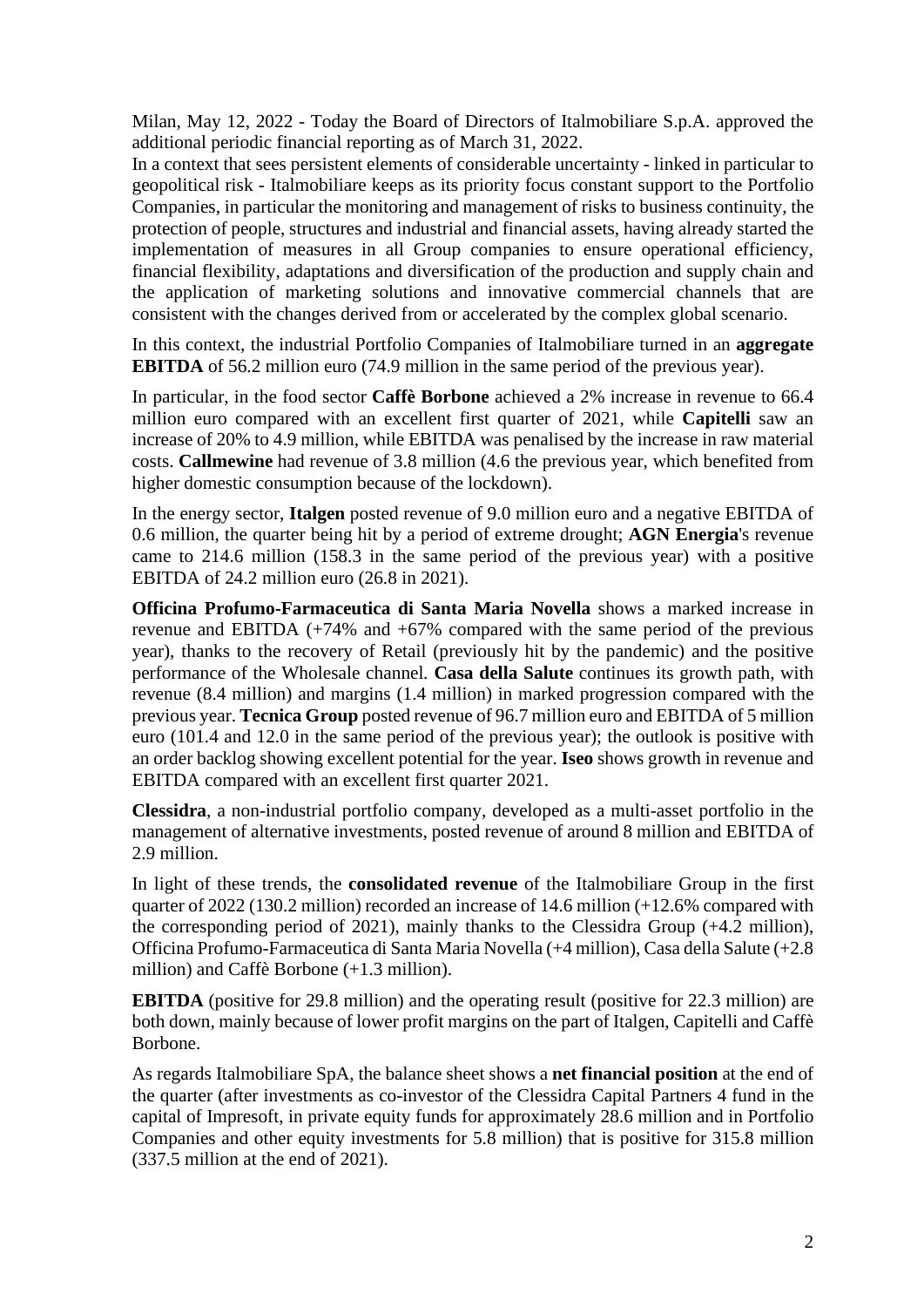As of March 31, 2022 the **Net Asset Value** of Italmobiliare amounted to 2,082.1 million euro, in line with the figure at December 31, 2021 (2,082.1 million euro). **NAV per share** amounts to 49.2 euro (the same as at December 31, 2021).

#### *VERIFICATION OF THE INDEPENDENCE REQUIREMENTS*

The Italmobiliare Board of Directors has ascertained that Valentina Casella - confirmed as Director by the Shareholders' Meeting held on April 21, 2022 - meets the independence requirements set out in the Consolidated Law on Finance and the Corporate Governance Code. Valentina Casella was also confirmed as a member of the Remuneration and Nominations Committee.

Valentina Casella's curriculum vitae is available on the Company's website in the Governance/Board of Directors section.

*PRESENTATION TO THE ANALYSTS*

The presentation for the financial community, updated with the results at March 31, 2022, will be made available on the Company's website in the Investor/Presentations section (https://www.italmobiliare.it/en/investor/presentations) within May 12, 2022.

The Financial Reporting Officer of Italmobiliare S.p.A., Mauro Torri, certifies - pursuant to art. 154-bis, paragraph 2 of the Consolidated Law on Finance (Legislative Decree 58/1998) - that the accounting information contained in this press release agrees with the supporting documentation, books of account and accounting entries.

#### **Disclaimer**

This press release may contain forward-looking statements. These statements are based on the Group's current expectations and projections about future events and, by their nature, are subject to inherent risks and uncertainties. They relate to events and depend on circumstances that may or may not occur or exist in the future, and, as such, undue reliance should not be placed on them. Actual results may differ materially from those expressed in such statements as a result of a variety of factors, including: continued volatility and further deterioration of capital and financial markets, changes in commodity prices, changes in general economic conditions, economic growth and other changes in business conditions, changes in laws and regulations and the institutional environment (in each case in Italy or abroad), and many other factors, most of which are beyond the Group's control.

**ITALMOBILIARE ON THE INTERNET: www.italmobiliare.it**

| <b>Italmobiliare</b>      |                          |
|---------------------------|--------------------------|
| <b>Media Relations</b>    | Tel. (0039) 02.29024.212 |
| <b>Investor Relations</b> | Tel. (0039) 02.29024.212 |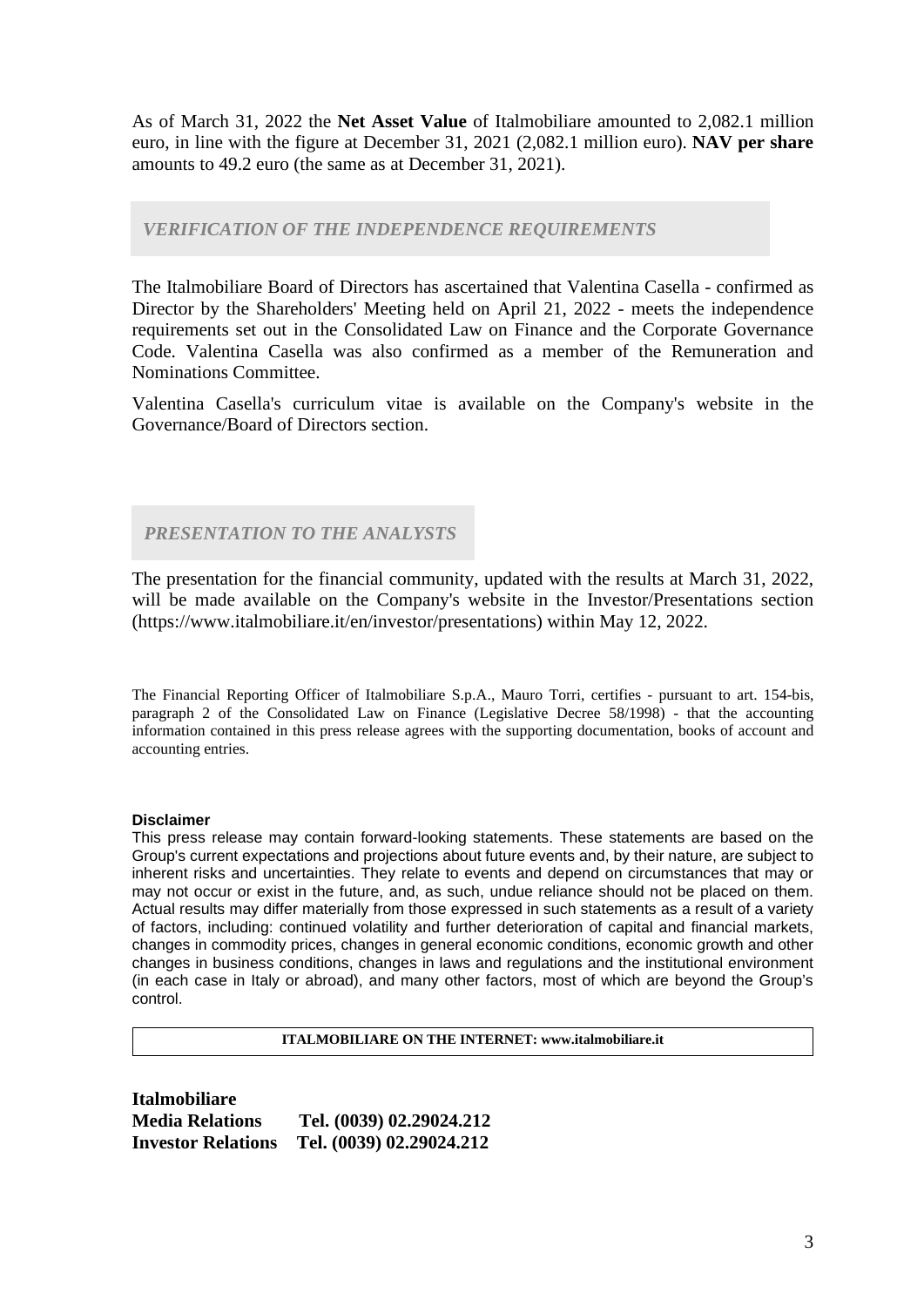

# Additional periodic financial reporting

# AT MARCH 31, 2022

**Milan, May 12, 2022**

**ITALMOBILIARE Società per Azioni**

Head Office: Via Borgonuovo, 20 20121 Milan – Italy Share Capital € 100,166,937 Milan Companies Register

**Translation from the Italian original version, which remains the definitive one.**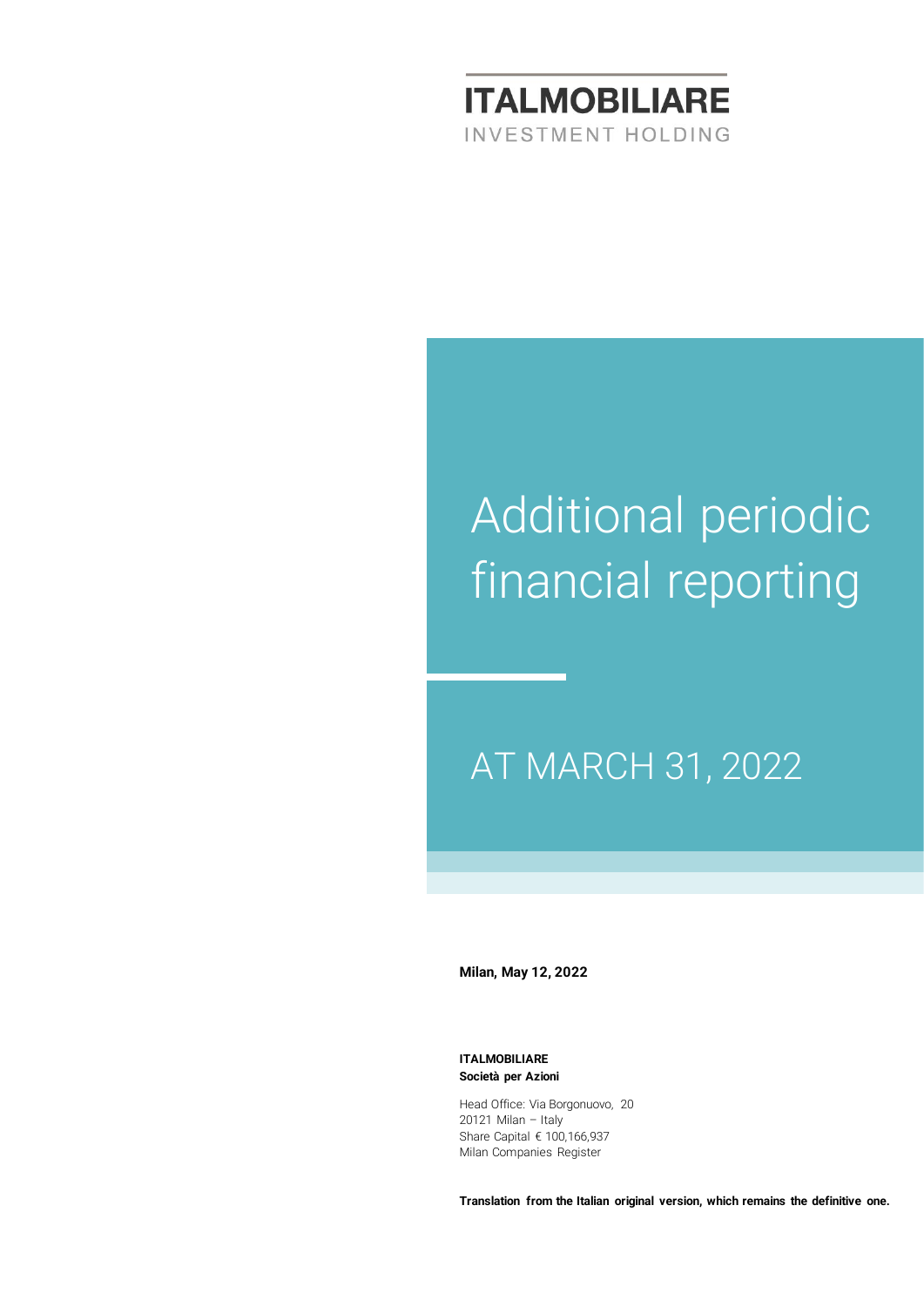# **ADDITIONAL PERIODIC FINANCIAL REPORTING AT MARCH 31, 2022**

## **General Overview**

#### INTRODUCTION

In accordance with the regulatory framework that transposed the EU directive (Transparency Directive) into Italian law, Italmobiliare distributes quarterly information, focusing on relevant information that gives a concise overview of its business.

In particular, the information relates to the main economic and financial indicators of the Group (revenues, interim economic results, net financial position and NAV) which are expressed in quantitative and consistent form with the same information already provided in the annual and interim financial reports.

The periodic financial information, together with a summary of the main significant events that occurred during the quarter and a comment on the performance of the main subsidiaries and associates of the Italmobiliare Group, are approved by the Board of Directors and published on the Group website as already scheduled in the Group financial calendar.

#### SIGNIFICANT EVENTS IN THE QUARTER

In January 2022, an increase in capital in Iseo Serrature S.p.A. was fully subscribed and paid up for a total of 100,000 euro linked to the co-investment by a manager. As a result, Italmobiliare's stake went from 39.28% to 39.24%.

In February 2022, Italmobiliare S.p.A. completed its purchase of a further 20% of Callmewine S.r.l. for 4.5 million euro. As a result, Italmobiliare's stake went from 60% to 80%. This transaction is part of Italmobiliare's strategy to consolidate its shareholding in the company.

On March 31, 2022, Italmobiliare through a co-investment with Clessidra purchased a 22.99% shareholding in Archimede S.p.A. for 12 million euro. Furthermore, on that same date Italmobiliare granted Archimede S.p.A. a loan for 8 million euro. On April 5, 2022, Archimede S.p.A., through its indirect subsidiary Pitagora 2 S.p.A., acquired 71.07% of the capital of Formula Impresoft S.p.A., a company active in the IT industry.

On April 29, 2022, Italmobiliare's investment in Bene Assicurazioni S.p.A. was finalised. The entry into this company's share capital involved an outlay of € 40 million euro. As a result of this overall deal, Italmobiliare will hold 19.99% of Bene Assicurazioni.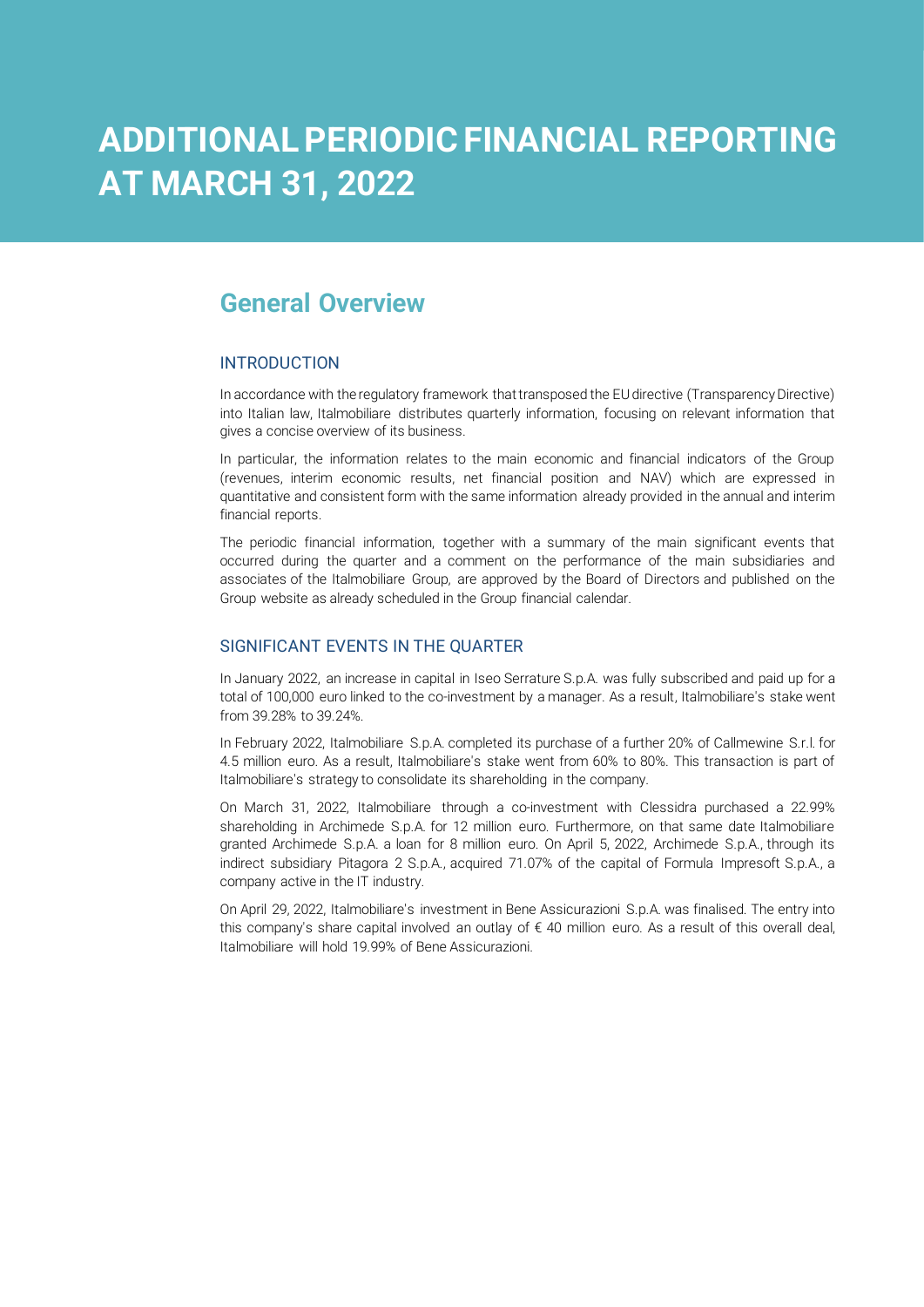#### NET ASSET VALUE

At March 31, 2022 the Net Asset Value of Italmobiliare S.p.A., excluding treasury shares, amounted to 2,082.1 million euro, in line with December 31, 2021 (2,082.1 million euro).

| (in millions of euro)                                | March 31<br>2022 | %<br>of total | December 31<br>2021 | %<br>of total |
|------------------------------------------------------|------------------|---------------|---------------------|---------------|
| Portfolio Companies <sup>1</sup>                     | 1.313.4          | 63.1%         | 1.342.8             | 64.5%         |
| Listed equity investments <sup>2</sup>               | 33.6             | 1.6%          | 38.7                | 1.9%          |
| Other investments                                    | 137.4            | 6.6%          | 124.8               | 6.0%          |
| Private equity funds                                 | 232.1            | 11.1%         | 188.5               | 9.1%          |
| Properties and related assets                        | 49.9             | 2.4%          | 49.8                | 2.4%          |
| Financial assets, trading, cash and cash equivalents | 315.8            | 15.2%         | 337.5               | 16.2%         |
| Total Net Asset Value <sup>3-4</sup>                 | 2,082.1          | 100.0%        | 2,082.1             | 100.0%        |

1. "Portfolio Companies" include the investments in Italgen S.p.A., Caffè Borbone S.r.l., Clessidra Holding S.p.A., Tecnica Group S.p.A., Iseo Serrature S.p.A., AGN Energia S.p.A., Capitelli S.r.l., Officina Profumo-Farmaceutica di Santa Maria Novella S.p.A., Callmewine S.r.l., Casa della Salute S.p.A. and Sirap Gema S.r.l.

2. The category called "Listed equity investments" includes the main shareholdings in listed companies (HeidelbergCement AG).

3. The criteria used for calculating NAV may be different from those adopted by other companies, so the figures may not be comparable.<br>4. Note that the NAV of the Portfolio Companies has been affected by the dividends dis

Within the portfolio, there has been an increase in the fair value of "Private Equity Funds" (+€ 15.8 million, of which € 2.2 million due to exchange rate effects), offset by the negative change in "Listed equity investments" (HeidelbergCement AG -5.1 million euro), "Other investments" and "Financial assets, trading, cash and cash equivalents", due to the negative financial market performances.

As regards the Portfolio Companies, the change compared with 31 December 2021 is attributable to the distribution of dividends of  $\epsilon$  34 million (with a consequent increase in liquidity) and the increase in capital of the subsidiary Callmewine of  $\epsilon$  4.5 million.

The change in "Other investments" is mainly attributable to the acquisition of the stake in Archimede S.p.A. (parent company of Formula Impresoft S.p.A.) as part of the co-investment along with the Clessidra Capital Partners 4 fund resulted in an increase in the value of "Other investments" (+12 million euro) against an equivalent reduction in liquidity.

At March 31, 2022, the NAV per share of Italmobiliare S.p.A., excluding treasury shares, amounted to 49.2 euro, in line with the same value at December 31, 2021.

The NAV value was determined in accordance with the guidelines communicated to the market and the specific procedures in place, taking into consideration:

- the market price at March 31, 2022 of the equity investments in listed companies;
- the value of unlisted companies determined by an independent expert at December 31, 2021, as shown in the annual financial report;
- the market value of real estate assets;
- the deferred tax effect.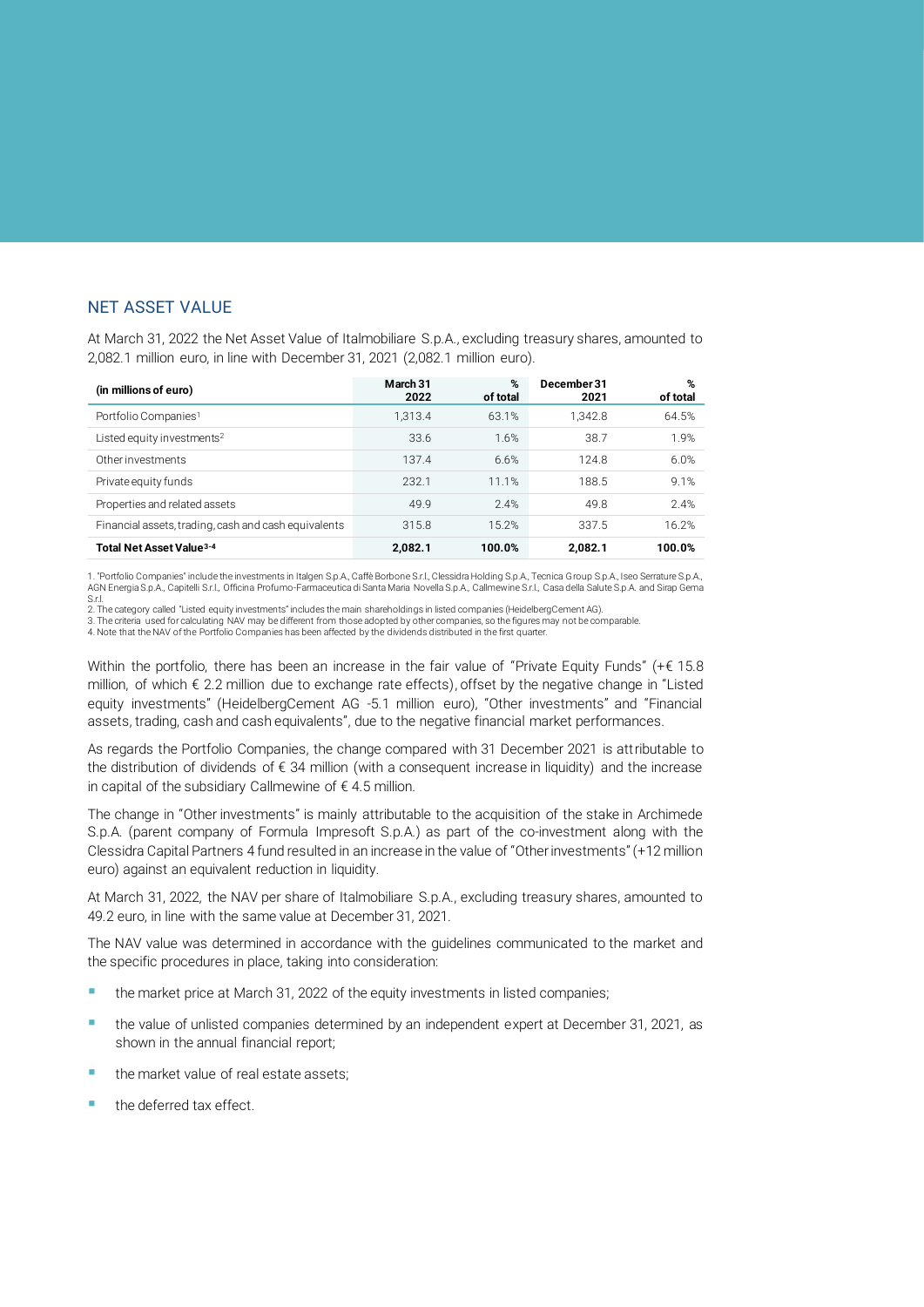#### PERFORMANCE OF THE MAIN GROUP COMPANIES

|                                                         | Revenue          |                  |             |                  | Gross operating profit (EBITDA) |             |
|---------------------------------------------------------|------------------|------------------|-------------|------------------|---------------------------------|-------------|
| (in millions of euro)                                   | March 31<br>2022 | March 31<br>2021 | Change<br>% | March 31<br>2022 | March 31<br>2021                | Change<br>% |
| <b>Italmobiliare</b>                                    | 91.7             | 18.8             | >100        | 78.4             | 8.8                             | >100        |
| <b>Portfolio Companies</b>                              |                  |                  |             |                  |                                 |             |
| Caffè Borbone                                           | 66.4             | 65.0             | 22          | 17.1             | 23.5                            | (27.2)      |
| Officina Profumo-Farmaceutica<br>di Santa Maria Novella | 9.4              | 5.4              | 74.1        | 2.5              | 1.5                             | 66.7        |
| Italgen                                                 | 9.0              | 8.3              | 8.4         | (0.6)            | 3.4                             | n.S.        |
| Casa della Salute                                       | 8.4              | 5.6              | 50.5        | 1.4              | 0.8                             | 78.1        |
| Capitelli                                               | 4.9              | 4.1              | 19.9        | 0.8              | 1.0                             | (21.8)      |
| Callmewine <sup>1</sup>                                 | 3.8              | 4.6              | (16.4)      | (0.5)            | 0.0                             | n.S.        |
| Tecnica Group                                           | 96.7             | 101.4            | (4.7)       | 5.0              | 12.0                            | (58.6)      |
| AGN Energia <sup>2-3</sup>                              | 214.6            | 158.3            | 35.6        | 24.2             | 26.8                            | (9.7)       |
| <b>Iseo</b>                                             | 41.8             | 37.4             | 11.8        | 6.3              | 5.9                             | 6.8         |
| <b>Total industrial Portfolio</b><br>Companies          | 455.0            | 390.1            | 16.6        | 56.2             | 74.9                            | (25.0)      |
| Clessidra Group                                         | 7.9              | 3.7              | >100        | 2.9              | 0.2                             | >100        |
| Total Portfolio Companies <sup>4</sup>                  | 462.9            | 393.8            | 17.5        | 59.1             | 75.1                            | (21.3)      |

#### **PRO-FORMA AGGREGATE – YTD RESULTS AT MARCH 31, 2022**

1. Figures relating to 2021 were restated to take into account the consolidated financial statements of FT3 S.r.l. and Callmewine S.r.l.

2. Figures relating to 2021 were restated compared with what was published in the first quarter of 2021 to ensure full comparability with 2022 first-quarter figures.

3. Note that during the first quarter of 2022 the extraordinary shareholders' meeting of the company approved the change in the company name from "Autogas Nord S.p.A." to "AGN Energia S.p.A."<br>4. The information in the table relates to the financial statements of each Group company regardless of the date of acquisition of control by Italmobiliare. n.s. not significant

Italmobiliare's quarterly results have been influenced above all by the fact that certain subsidiaries passed a resolution to pay dividends earlier than usual, for a total of 72 million euro. For most of the associate companies, the resolution approving the dividend distribution usually takes place in the second quarter of the year.

The Portfolio Companies' first quarter of 2022 has to be contextualised in the difficult macro-economic scenario that characterised the period: in addition to the persistence of the pandemic, even if there was less of an emergency compared with the same period last year, the generalised and sudden increase in the cost of raw materials, which immediately penalised the profitability of various Portfolio Companies, and the impact of the war in Ukraine which, despite not having serious direct impacts on the Portfolio Companies (with the partial exception of Tecnica, as commented on below), has certainly affected consumer confidence. Looking at the pro-forma aggregate:

- Revenue of the industrial Portfolio Companies amounted to 455.0 million euro, showing a rise of 17% on the first quarter 2021. The increase is mainly attributable to a growth in business volumes, with price increases having a significant impact in the quarter only on AGN Energia and Iseo, as further explained below.
- Gross operating profit of the industrial Portfolio Companies stood at 56.2 million euro, down by 25% on the same period last year. It is anticipated as from now that in addition to the impact of the macro-economic context on some Portfolio Companies, as explained in greater detail below, the aggregate result is weighed down by the Tecnica's result. It did not capitalise on its current order book, but it suggests that there is excellent potential for the rest of the year.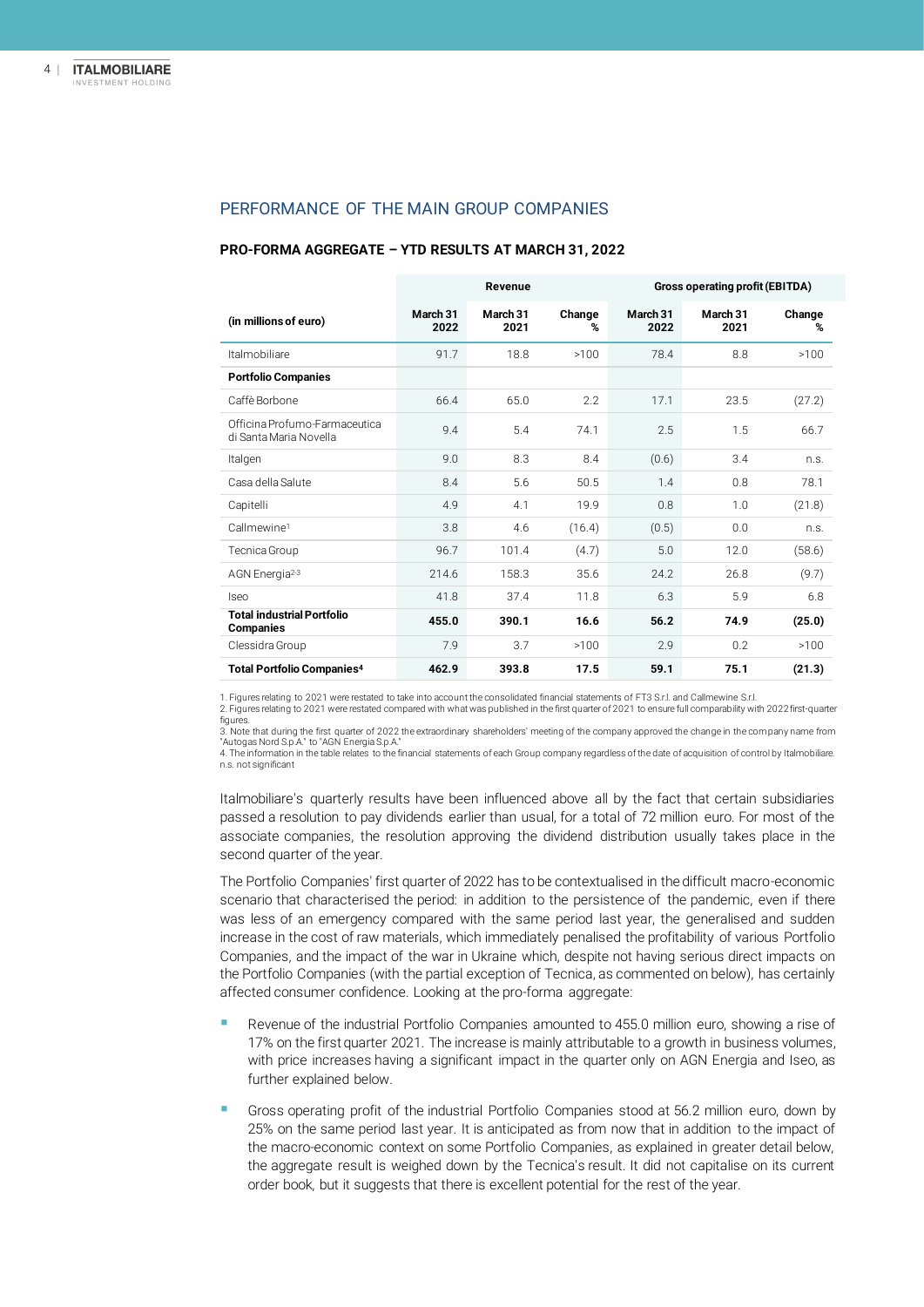Looking at the individual companies for which reference should be made to the relevant sections for further details:

- In the food sector, Caffè Borbone grew by 2% compared with an excellent first quarter of 2021, which benefited from the higher domestic consumption of coffee during the lockdown; EBITDA contracted due to the increase in raw material prices, which in the first quarter the company chose not to pass on to its customers. Good growth for Capitelli (revenue +20% vs. first quarter 2021, of which only +3% is attributable to the price increase in January 2022), with EBITDA penalised by the sharp increase in the cost of meat, which more than offset the price increase. Callmewine's revenue is down by 16% compared with the previous year, though again in this case it had benefited from the higher domestic consumption of wine during the lockdown; EBITDA negative due to continued investments in people and marketing, with the launch in March of the second television campaign;
- In the energy sector, Italgen suffered a period of extreme drought during the first quarter with hydro-electricity production at an all-time low: 50% lower than the average for the last 10 years. AGN Energia closed a good quarter with EBITDA down by less than 10% compared with last year, despite an extremely challenging context due to the particularly high cost of LPG and other energy sources (reflected in terms of revenue);
- Officina Profumo-Farmaceutica di Santa Maria Novella closed the first quarter with sharply increased revenue and profits (respectively +74% and +67% vs. Q1 2021). This is mainly thanks to the recovery of Retail sales compared with last year, having been badly hit by the restrictions introduced during the pandemic, and a positive performance on the part of the Wholesale channel, which confirms a good growth trajectory;
- Casa della Salute continues its growth path, with revenue on the rise (+51% vs. Q1 2021 at an aggregate level, +13% excluding the new clinics opened in 2021 and 2022) and better profits, despite the continuing impact of Covid-19 on some of its specialities;
- Tecnica Group has suffered a delay in production and consequently in invoicing and closed the quarter with revenue and EBITDA down compared with the previous year. The order book has not yet been capitalised, but it does show excellent potential for the rest of the year;
- Iseo posted higher revenue and EBITDA compared with an excellent first quarter of 2021, also thanks to the impact of the price increase which in the short term made it possible to counteract the price increase in raw materials, which was further accentuated during the period.
- Clessidra, a non-industrial portfolio company developed as a multi-asset portfolio for the management of alternative investments, had revenue of approximately 8 million euro, up compared with the previous quarter; its income is essentially represented by the management fees paid by the Clessidra Funds and interest and commissions deriving from its factoring activity. The increase during the quarter is attributable to the start-up of the Clessidra Capital Partners 4 Private Equity Fund, as well as the fact that Clessidra Factoring was included in the scope of consolidation from April 2021, which raised the Group's volumes and consequently its revenue as well. EBITDA has been influenced not only by what has just been said, but also by administrative expenses of 5.6 million euro (4.7 million at March 31, 2021), mainly due to personnel, consultancy and management costs.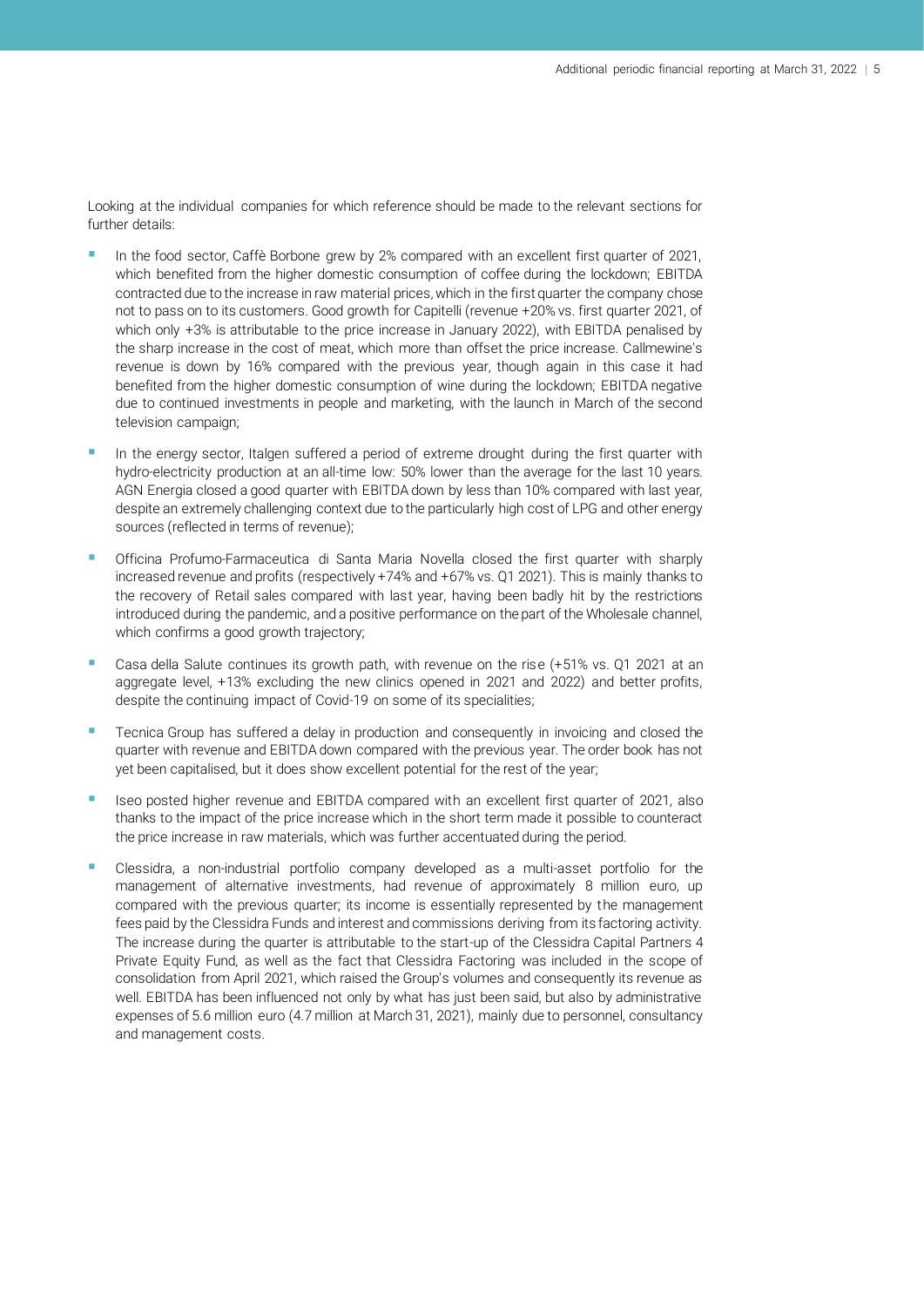| (in millions of euro)                               | <b>1st Ouarter</b><br>2022 | 1st Quarter<br>2021  | Change<br>% |
|-----------------------------------------------------|----------------------------|----------------------|-------------|
| Revenue and income                                  | 130.2                      | 115.6                | 12.6        |
| Gross operating profit (EBITDA)                     | 29.8                       | 39.0                 | (23.7)      |
| % of revenue                                        | 22.9                       | 33.7                 |             |
| <b>Operating profit (EBIT)</b>                      | 22.3                       | 33.3                 | (33.0)      |
| % of revenue                                        | 17.1                       | 28.8                 |             |
| (in millions of euro)                               | March 31,<br>2022          | December 31,<br>2021 |             |
| Total equity                                        | 1,643.8                    | 1.637.9              |             |
| Equity attributable to owners of the parent company | 1.467.3                    | 1.459.6              |             |

#### KEY CONSOLIDATED FIGURES FOR THE FIRST QUARTER TO MARCH 31, 2022

Italmobiliare Group's consolidated revenue and income in the first quarter of 2022 posted an increase of 14.6 million euro (+12.6%) on the corresponding period of the previous year, mainly thanks to the Clessidra Group (+4.2 million euro), Officina Profumo-Farmaceutica di Santa Maria Novella (+4 million euro), Casa della Salute (+2.8 million euro) and Caffè Borbone (+1.3 million euro).

On the other hand, there has been a decrease in gross operating profit (-9.2 million euro, -23.7%) and operating profit (-11.0 million euro), mainly due to the decline in the margin of Italgen, Capitelli and Caffè Borbone.

Total equity, at March 31, 2022, amounted to 1,643.8 million euro, up by 5.9 million euro compared with December 31, 2021 (1,637.9 million euro) due to the positive result for the period, partially offset by the change in the fair value reserve on assets measured at fair value through other comprehensive income (FVTOCI) (-7 million euro).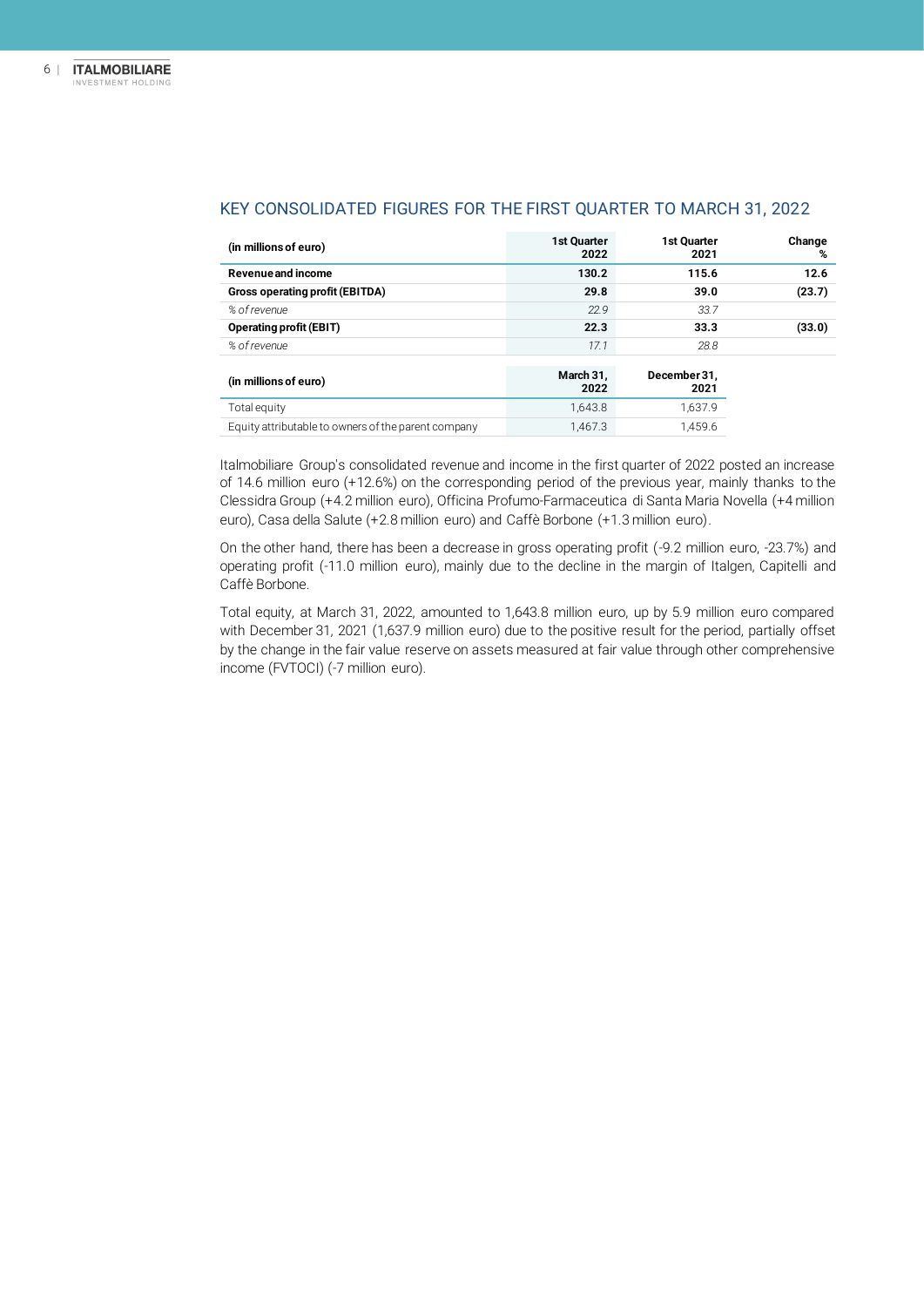#### NET FINANCIAL POSITION

| (in millions of euro)  | March 31.<br>2022 | December 31,<br>2021 |
|------------------------|-------------------|----------------------|
| Net financial position | 295.7             | 354.0                |

The consolidated net financial position, which is positive for 295.7 million euro, has decreased compared with December 31, 2021 by 58.3 million euro, mainly due to the negative change in the net financial position of Italmobiliare (-21.7 million euro), as explained below, Italgen (-11 million euro) and Capitelli (-4.6 million euro).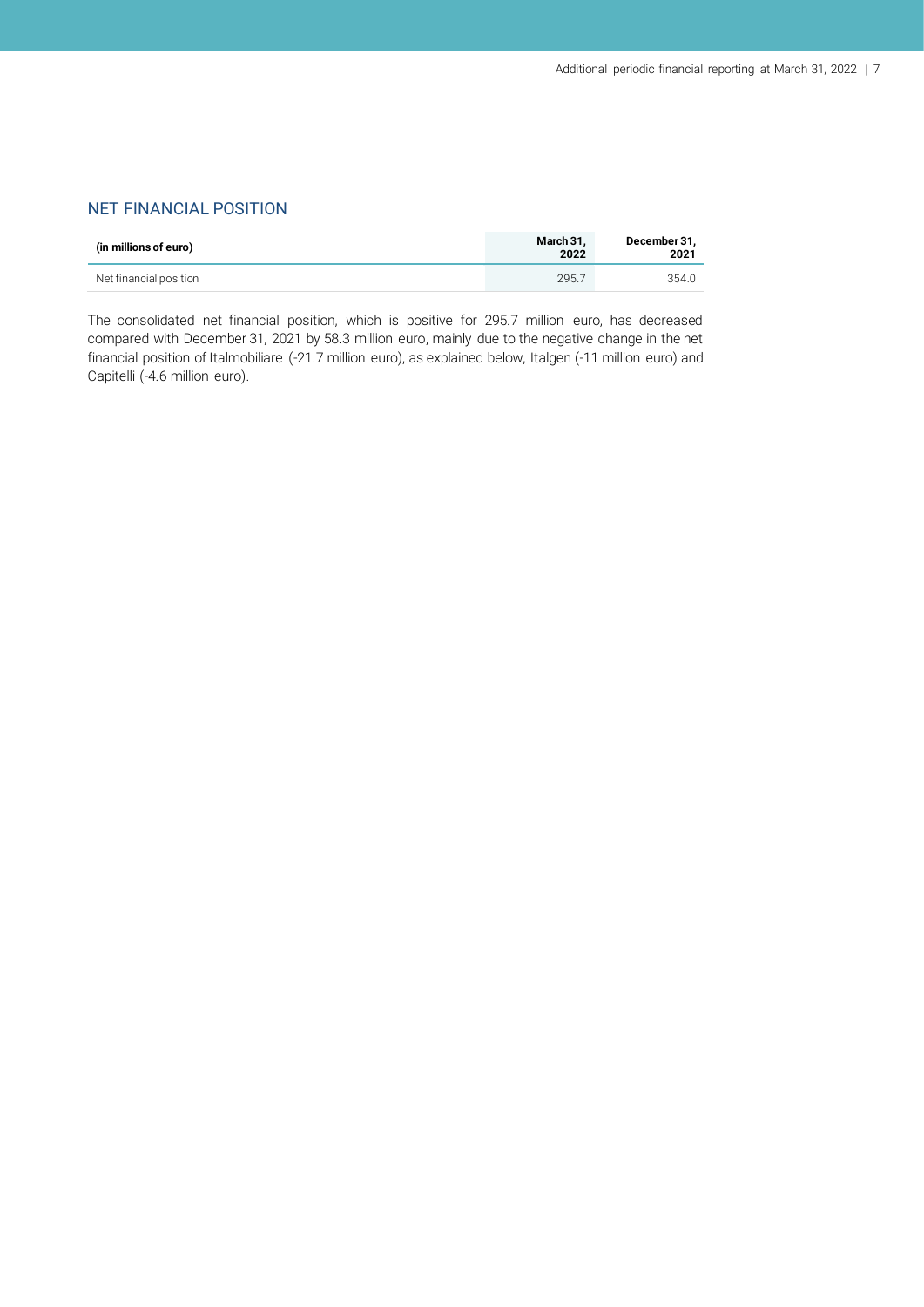

**Italmobiliare S.p.A.**

BUSINESS AND FINANCIAL PERFORMANCE

#### **ITALMOBILIARE** INVESTMENT HOLDING

| (in millions of euro)           | March 31,<br>2022 | March 31,<br>2021    | Change<br>% |
|---------------------------------|-------------------|----------------------|-------------|
| Revenue and income              | 91.7              | 18.8                 | >100        |
| Gross operating profit (EBITDA) | 78.4              | 8.8                  | >100        |
| % of revenue                    | 85.5              | 46.8                 |             |
| <b>Operating profit (EBIT)</b>  | 78.2              | 8.6                  | >100        |
| % of revenue                    | 85.3              | 45.7                 |             |
| (in millions of euro)           | March 31,<br>2022 | December 31,<br>2021 |             |
| <b>Total Equity</b>             | 1,342.8           | 1,320.8              |             |
| Net financial position          | 315.8             | 337.5                |             |

In March 2022, the subsidiaries Sirap Gema, Capitelli and Italgen approved the distribution of dividends to the parent company Italmobiliare of € 60 million, € 4 million and € 8 million, respectively. With the exception of the above, it should be noted that for most of the associate companies the resolution approving the dividend distribution usually takes place in the second quarter of the year.

In particular, revenue for the period (91.7 million euro) has increased by 72.9 million euro compared with March 31, 2021, mainly as a result of:

- dividends approved by associate companies for 72 million euro (0.1 million euro in the same period of 2021) as already explained in the previous paragraph;
- interest and financial income of 4.5 million euro (5 million euro in the first quarter of 2021), mainly relating to the exchange gain on the private equity funds;
- capital gains and revaluations of 14.8 million euro, an increase compared with 1.3 million euro in the first quarter of 2021, mainly for the revaluation of the private equity funds.

As regards the negative income components, which amounted to 13.3 million euro (10.0 million euro in the corresponding period of 2021), the change of 3.3 million euro is mainly attributable to lower write-downs of financial assets in the portfolio (5.1 million euro), which refer to mutual investment funds and trading securities.

Note that in the first few months of 2022 the subsidiary Sirap Gema approved the distribution of  $\epsilon$  60 million of dividends (of which € 22 million received by Italmobiliare as of March 31, 2022). Following this distribution, Italmobiliare reduced the value of its investment by  $\epsilon$  46.4 million. This reduction is included in Impairment losses on financial assets in the Company's income statement.

Total equity at the end of March comes to 1,342.8 million euro, an increase of 22.0 million euro since December 31, 2021. The overall change was mainly due to the net positive result in the first quarter, partially offset by the negative change in the OCI reserve (-7.1 million euro).

At March 31, 2022, Italmobiliare S.p.A. holds 217,070 treasury shares, equal to 0.51% of the share capital.

The net financial position of Italmobiliare S.p.A. was down by 21.7 million euro, going from 337.5 million euro at December 31, 2021 to 315.8 million euro at the end of March 2022, allocated 58% to the Vontobel Fund with a conservative risk profile consistent with the Company's investment policies. The main flows include the investment in private equity funds (-28.6 million euro), the investment as coinvestor of the Clessidra Capital Partners 4 fund in the capital of Archimede S.p.A. with an interest of 22.99% (-12 million euro), the investment in Portfolio Companies and other equity investments (-5.8 million euro), partially offset by the receipt of dividends from subsidiaries (+34 million euro).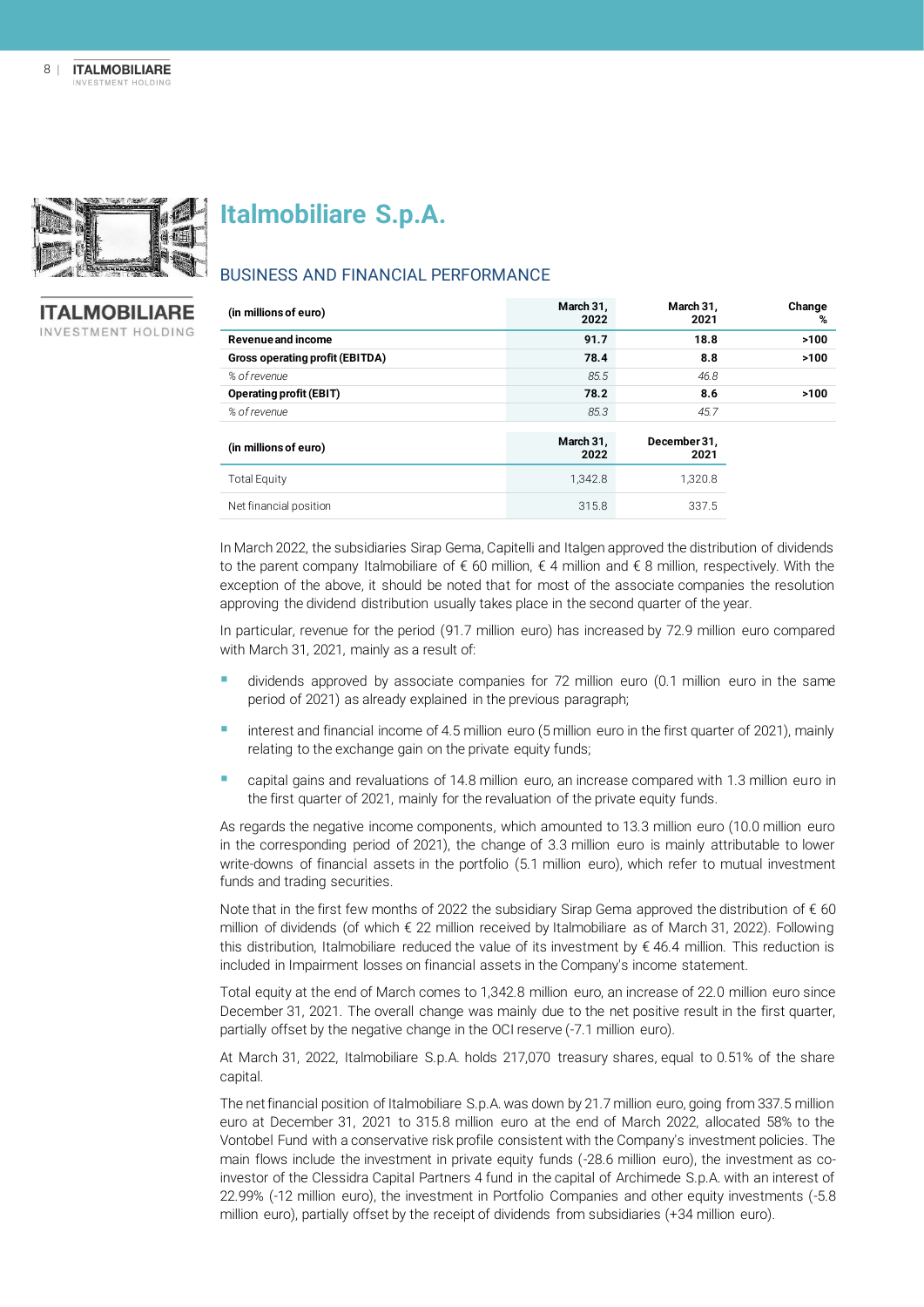#### MAIN FINANCIAL ASSETS OF ITALMOBILIARE S.P.A.

#### **HeidelbergCement**

During the first quarter, the stock posted a decline of 13.2% in line with the reference index (Stoxx Europe 600 Construction & Material), which fell by 11.4%. The decline in the stock, as well as the sector, was supported by the persistent rise in energy prices (fossil fuels and electricity) which at HeidelbergCement, as for its main competitors on the Continent, account on average for 12% of costs and 10% of revenue. The price quoted therefore reflects market uncertainty about whether or not companies can pass on the rise in costs to customers and/or benefit from an increase in volumes, considering the macroeconomic scenario and the current geopolitical risk. Expectations of a contraction in growth and margins have prompted a discount of relative and absolute multiples to the lowest all-time levels for the last ten years.

Exposure to the stock was significantly reduced in 2021: based on any market opportunities that may arise, management expects to continue reducing the position and start hedging.

#### **Private equity funds**

The Company has invested in a portfolio of select Italian and international private equity funds with a view to diversifying its investments by sector and geographical area, including the CCP3 Fund, the CCP4 Fund and Clessidra's Restructuring Fund, the BDT Capital Partners Fund II and III, Isomer Capital I and II, Isomer Capital Opportunities, Connect Ventures 3 and 4, Iconiq IV and V, Lindsay Goldberg Fund V, Lauxera Growth I, 8-BIT Capital I, Expedition Growth Capital Fund I. During the first quarter of 2022, the value of the private equity funds, which turned in a positive performance overall with an increase in fair value of 13.5 million euro, increased by 43.6 million euro, mainly due to investments (28.7 million euro), the exchange rate difference (2.2 million euro) and the above-mentioned revaluation of the funds for disposals (0.9 million euro).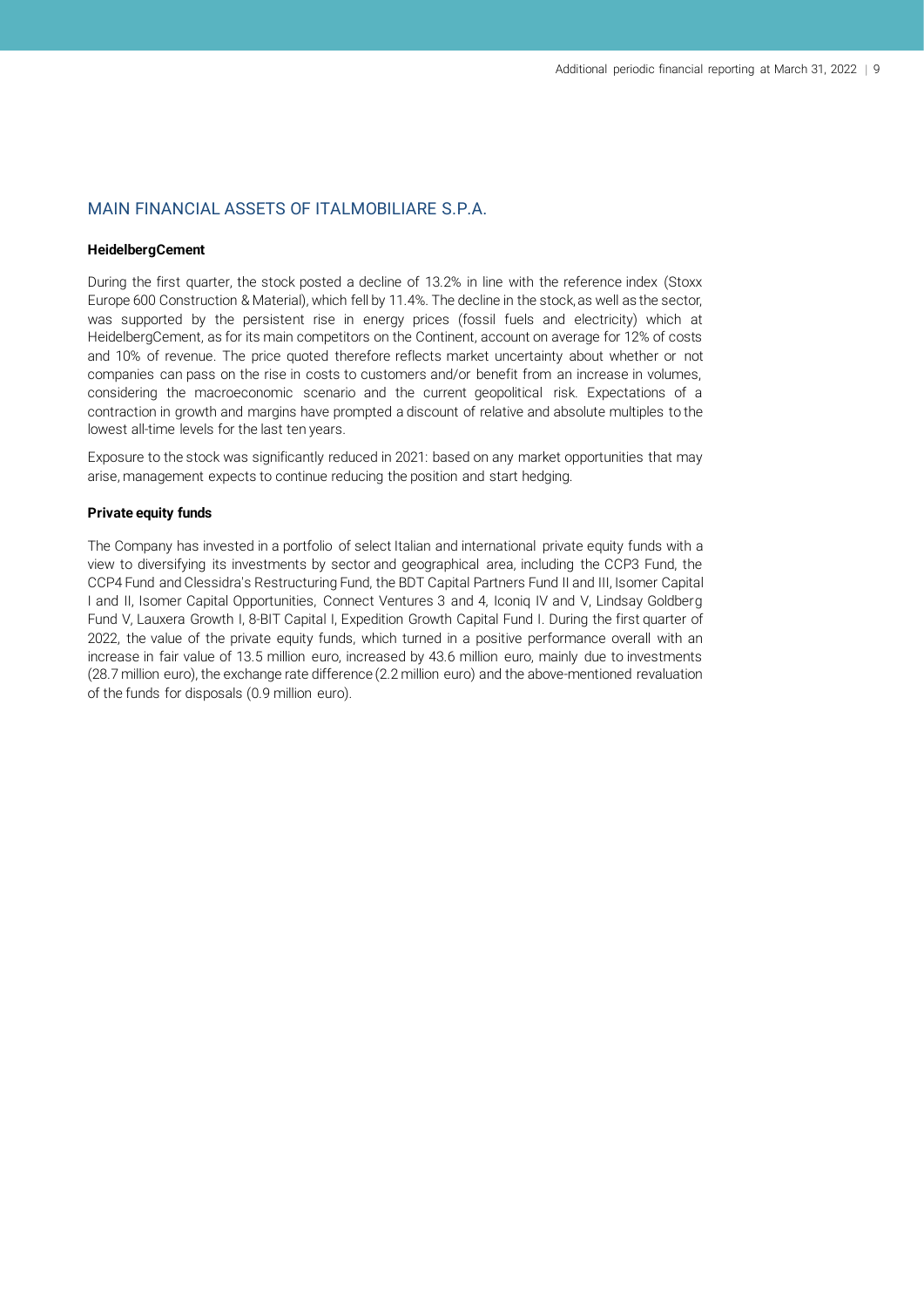

**BORBONE** magica emogione

## **Caffè Borbone (60% INTEREST)**

### BUSINESS AND FINANCIAL PERFORMANCE

| (in millions of euro)           | March 31,<br>2022 | March 31,<br>2021    | Change<br>% |
|---------------------------------|-------------------|----------------------|-------------|
| Revenue and income              | 66.4              | 65.0                 | 2.2         |
| Gross operating profit (EBITDA) | 17.1              | 23.5                 | (27.2)      |
| % of revenue                    | 25.8              | 36.2                 |             |
| <b>Operating profit (EBIT)</b>  | 14.4              | 21.2                 | (32.1)      |
| % of revenue                    | 21.7              | 32.6                 |             |
| (in millions of euro)           | March 31,<br>2022 | December 31,<br>2021 |             |
| Net financial position          | 12.2              | 8.0                  |             |

Caffè Borbone closed the first quarter with revenue of  $\epsilon$  66.4 million, with growth of 2% compared with the same period of the previous year, which benefited from the higher domestic consumption of coffee as a result of the lockdown, closing at +36% compared with the first quarter of 2020.

At channel level, Large-Scale Retail continues to gain market share, closing the quarter at +43% in a single-dose market that achieved +5% (source: Nielsen); encouraging signs from abroad (+30% vs Q1 2021) which, though still residual on the total, is increasingly strategic for the Company's future prospects. In terms of products, the sale of coffee beans is recovering compared with the previous period (+27%), impacted by the lockdown of the Ho.Re.Ca. channel because of the health emergency.

Gross operating profit (EBITDA) came to  $\epsilon$  17.1 million, with a contraction of 27% compared with the previous year due to the impact on the industrial margin of the increase in raw material costs. Given the persistence of this situation, in the second quarter of 2022 the company increased the list prices of its main products.

The net financial position at March 31, 2022 was positive for  $\epsilon$  12.2 million, with positive cash generation<sup>1</sup> during the quarter for  $\epsilon$  4.6 million despite the  $\epsilon$  12.0 million increase in working capital, linked to the increase in the raw material costs.

1. Free cash flow is the difference between the net financial position of the year and that of the previous year, gross of divid ends paid, increases or repayment of capital, the impact of extraordinary transactions and the effects of first-time application (FTA) of IFRS 16.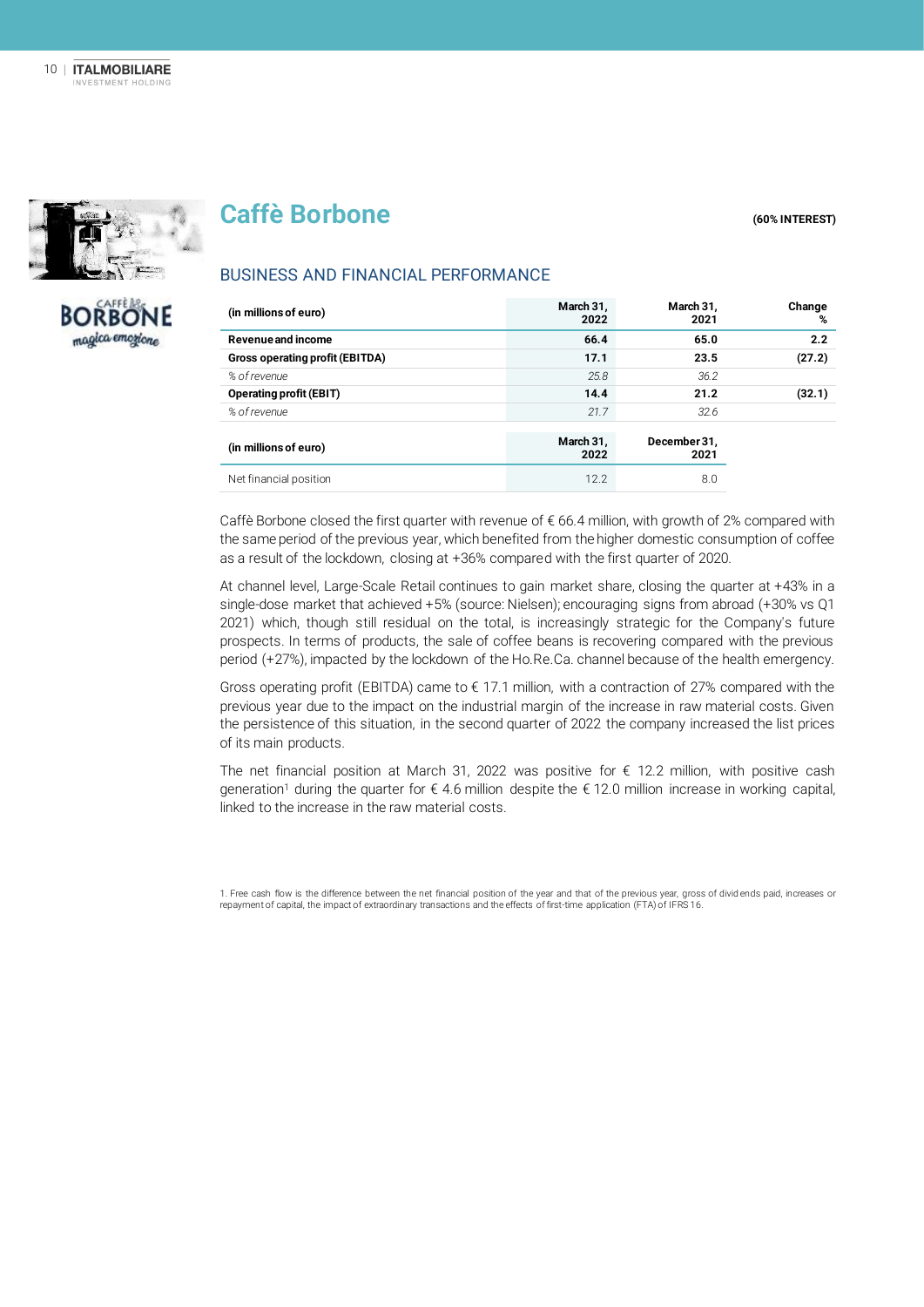## **Officina Profumo-Farmaceutica di Santa Maria Novella**

**(100% INTEREST) THROUGH THE NEWCO FT2 S.r.l.**



Firenze 1221

#### BUSINESS AND FINANCIAL PERFORMANCE<sup>1</sup>

| (in millions of euro)           | March 31,<br>2022 | March 31,<br>2021    | Change<br>% |
|---------------------------------|-------------------|----------------------|-------------|
| Revenue and income              | 9.4               | 5.4                  | 74.1        |
| Gross operating profit (EBITDA) | 2.5               | 1.5                  | 66.7        |
| % of revenue                    | 26.6              | 27.8                 |             |
| <b>Operating profit (EBIT)</b>  | 1.5               | 0.5                  | >100        |
| % of revenue                    | 16.0              | 9.3                  |             |
| (in millions of euro)           | March 31,<br>2022 | December 31,<br>2021 |             |
| Net financial position          | 11.9              | 12.8                 |             |

1. The figures in the table refer to the consolidated financial statements of FT2 S.r.l. and Officina Profumo-Farmaceutica di Santa Maria Novella S.p.A. and have been prepared according to the international financial reporting standards.

Officina Profumo-Farmaceutica di Santa Maria Novella's first quarter results show revenue of 9.4 million euro, up 74% compared with 2021.

At channel level, it is worth mentioning the recovery in direct retail, in particular, the United States and Great Britain returned to pre-Covid levels, while Italy continues to suffer from the contraction in tourist flows, even if growth has been strong compared with 2021. Furthermore, the development of the online channel continues, registering an increase of 22% compared with 2021. In the first quarter of 2022, 40% of total revenue came from the Direct to Consumer channel, which almost doubled the Q1 2021 figure in terms of value. Excellent performance also by the wholesale channel, which has been boosting growth with an increase of over 60% compared with the same period of the previous year.

Gross operating profit came to 2.5 million euro, up by 67% on the same period last year. The industrial margin is growing thanks to a favourable mix of product and sales channel; this positive impact is partially offset by the increase in personnel and marketing costs, both in support of the company's development plan.

The operating profit for the first quarter is equal to 1.5 million euro, an increase of 1.0 million euro compared with 2021.

The net financial position amounts to  $\epsilon$  11.9 million, with a cash absorption in the quarter of  $\epsilon$  0.1 million, mainly due to the change in working capital and net of extraordinary transactions that had an impact of  $\epsilon$  0.2 million.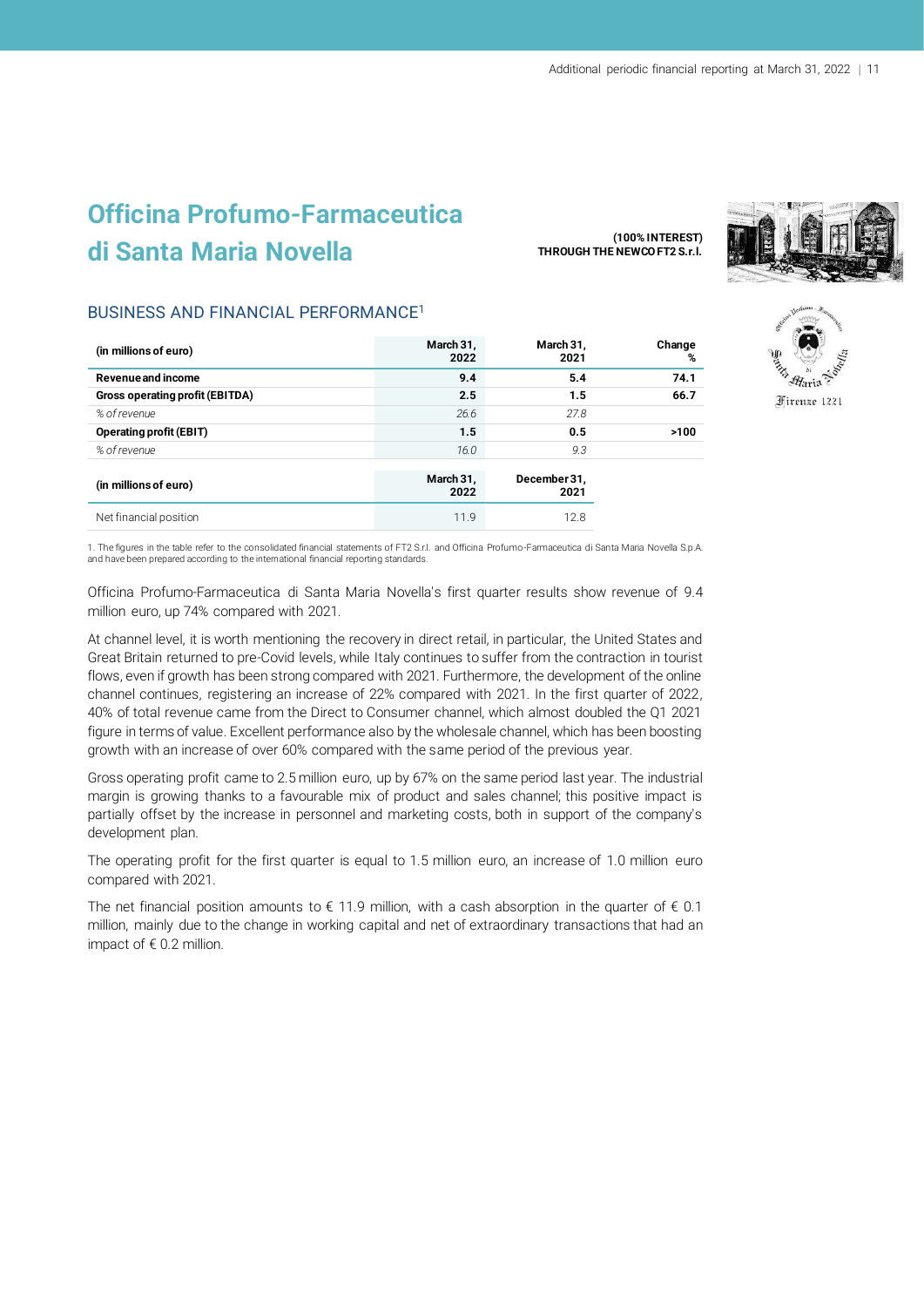

## **Italgen** (100% INTEREST)

**CO** italgen passion for energy

| BUSINESS AND FINANCIAL PERFORMANCE <sup>1</sup> |  |  |  |
|-------------------------------------------------|--|--|--|
|-------------------------------------------------|--|--|--|

| (in millions of euro)           | March 31,<br>2022 | March 31,<br>2021   | Change<br>% |
|---------------------------------|-------------------|---------------------|-------------|
| Revenue and income              | 9.0               | 8.3                 | 8.4         |
| Gross operating profit (EBITDA) | (0.6)             | 3.4                 | n.s.        |
| % of revenue                    | (6.7)             | 41.0                |             |
| <b>Operating profit (EBIT)</b>  | (2.1)             | 2.4                 | n.s.        |
| % of revenue                    | (23.3)            | 28.9                |             |
| (in millions of euro)           | March 31,<br>2022 | December 31<br>2021 |             |
| Net financial position          | (29.7)            | (18.7)              |             |

1. The figures in the table refer to the Italgen Group.

n.s. not significant

The Italgen Group's first quarter was influenced by the extreme drought of the period: hydroelectric production in the first quarter was in fact equal to 28.7 GWh, the lowest level since 1965 and 50% of the ten-year average.

Revenue amounted to € 9.0 million, an increase of € 0.7 million (+8%) compared with the previous year; this increase only relates to pass-through revenues (with no impact on the company's profitability) for € 3.7 million, originating from the need to buy volumes on the market to meet the company's obligations despite the extremely low production. Net of this phenomenon, the decrease in revenue compared with the previous year comes to € 3.0 million euro, mainly due to the volume effect due to the low level of rainfall.

Gross operating profit for the first quarter of 2022 was negative for  $\epsilon$  0.6 million, down by  $\epsilon$  4 million compared with the same period of 2021; this decrease in revenue came on top of an increase in costs of € 1.0 million, mainly attributable to the increase in regional fees, the effect of art. 15-bis of the socalled Support Decree III (CDM 21/01/22) and the negative margin on buy-backs carried out during the quarter.

The net financial position of the Italgen Group at March 31, 2021 was negative for € 29.7 million. Net of € 8.0 million of dividends paid out in the quarter, the negative cash generation during the quarter of € 3.0 million is entirely due to investments of the period.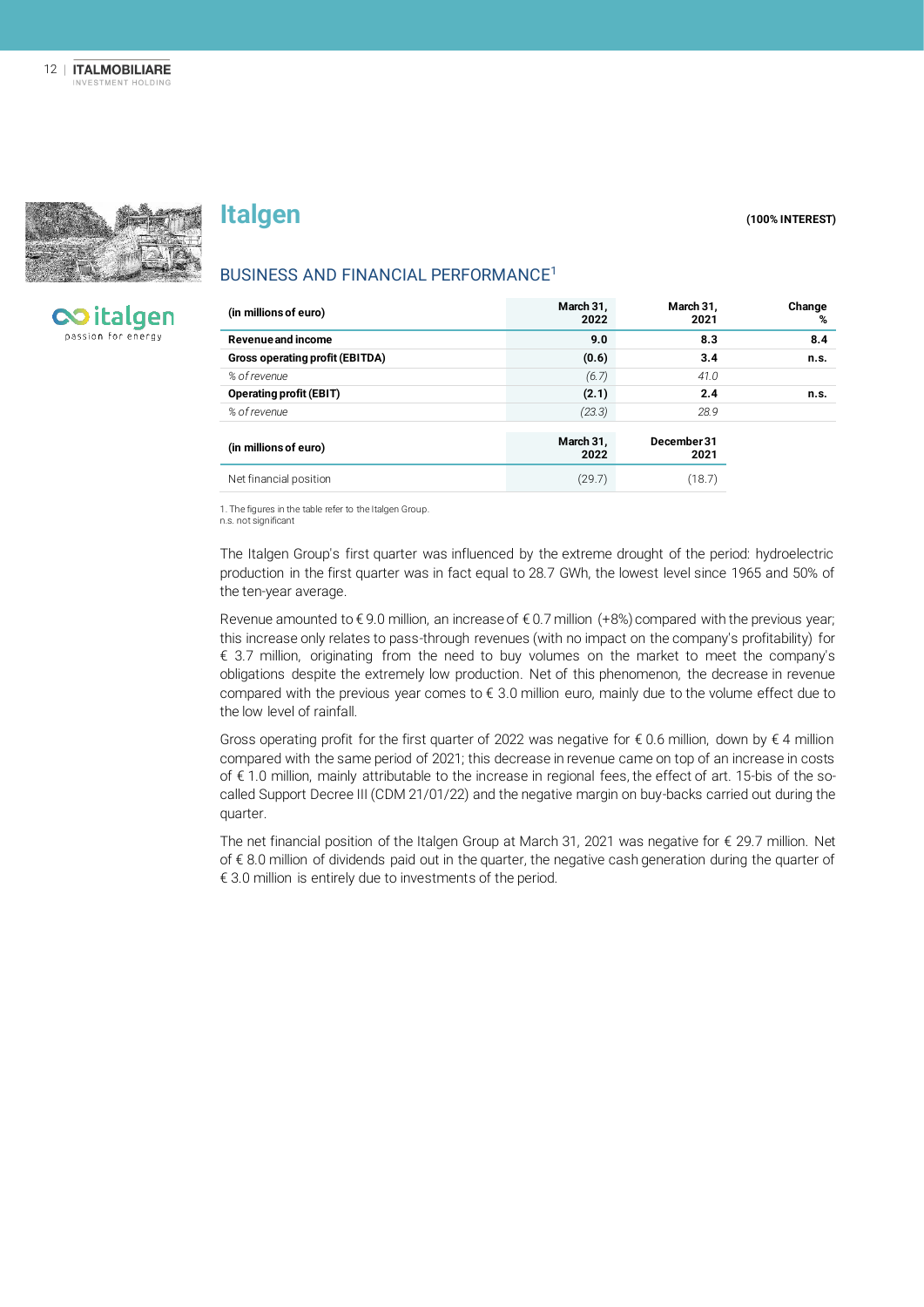## **Casa della Salute (84.63% INTEREST)**



#### BUSINESS AND FINANCIAL PERFORMANCE<sup>1</sup>

| (in millions of euro)           | March 31,<br>2022 | March 31,<br>2021    | Change<br>% |
|---------------------------------|-------------------|----------------------|-------------|
| Revenue and income              | 8.4               | 5.6                  | 50.5        |
| Gross operating profit (EBITDA) | 1.4               | 0.8                  | 78.1        |
| % of revenue                    | 16.7              | 14.3                 |             |
| <b>Operating profit (EBIT)</b>  | 0.3               | 0.1                  | >100        |
| % of revenue                    | 3.6               | 7.8                  |             |
| (in millions of euro)           | March 31,<br>2022 | December 31,<br>2021 |             |
| Net financial position          | (34.8)            | (34.3)               |             |

1. The figures in the table refer to the Casa della Salute Group, which consists of Casa della Salute S.p.A., BEA Biella S.p.A. and Casa della Salute Sardegna S.r.l.

As anticipated in the previous report, during the first quarter Casa della Salute further strengthened its leadership position in Ligurian private healthcare through the opening of the Savona centre (January 18, 2022) and the completion of the works for the new Health Concept site in Genoa at the MSC Towers, which was opened to the public in the first days of May.

The first quarter of 2022 saw revenue of  $\epsilon$  8.4 million, up 50% compared with the previous year also thanks to the contribution of the clinics opened in 2021 (Chiavari and La Spezia), which quickly came close to the target expected when fully operational; on a like-for-like basis (i.e. only clinics opened before 2021), the growth was equal to 13%. In terms of performance, outpatient services and diagnostics show an above average growth rate; dentistry, on the other hand, is still negatively impacted by the restrictions linked to Covid-19, leading to a particularly high rate of cancellations.

Gross operating profit amounted to  $\epsilon$  1.4 million, up 78% compared with the previous year; neutralizing the non-recurring costs for new openings, equal to  $\epsilon$  0.1 million in the quarter; the gross operating profit was € 1.5 million, with a margin of 18.7%.

The net financial position at March 31, 2022 was negative for  $\epsilon$  34.8 million, with negative cash generation in the quarter of  $\epsilon$  0.8 million, explained by investments of  $\epsilon$  2.3 million.

#### SIGNIFICANT EVENTS AFTER THE REPORTING DATE

On April 7, 2022, the company's extraordinary shareholders' meeting approved an increase in capital of € 5 million to service its ambitious growth plan for new centres to be opened in 2022; on April 20, 2022 Italmobiliare paid in its share of € 4.2 million.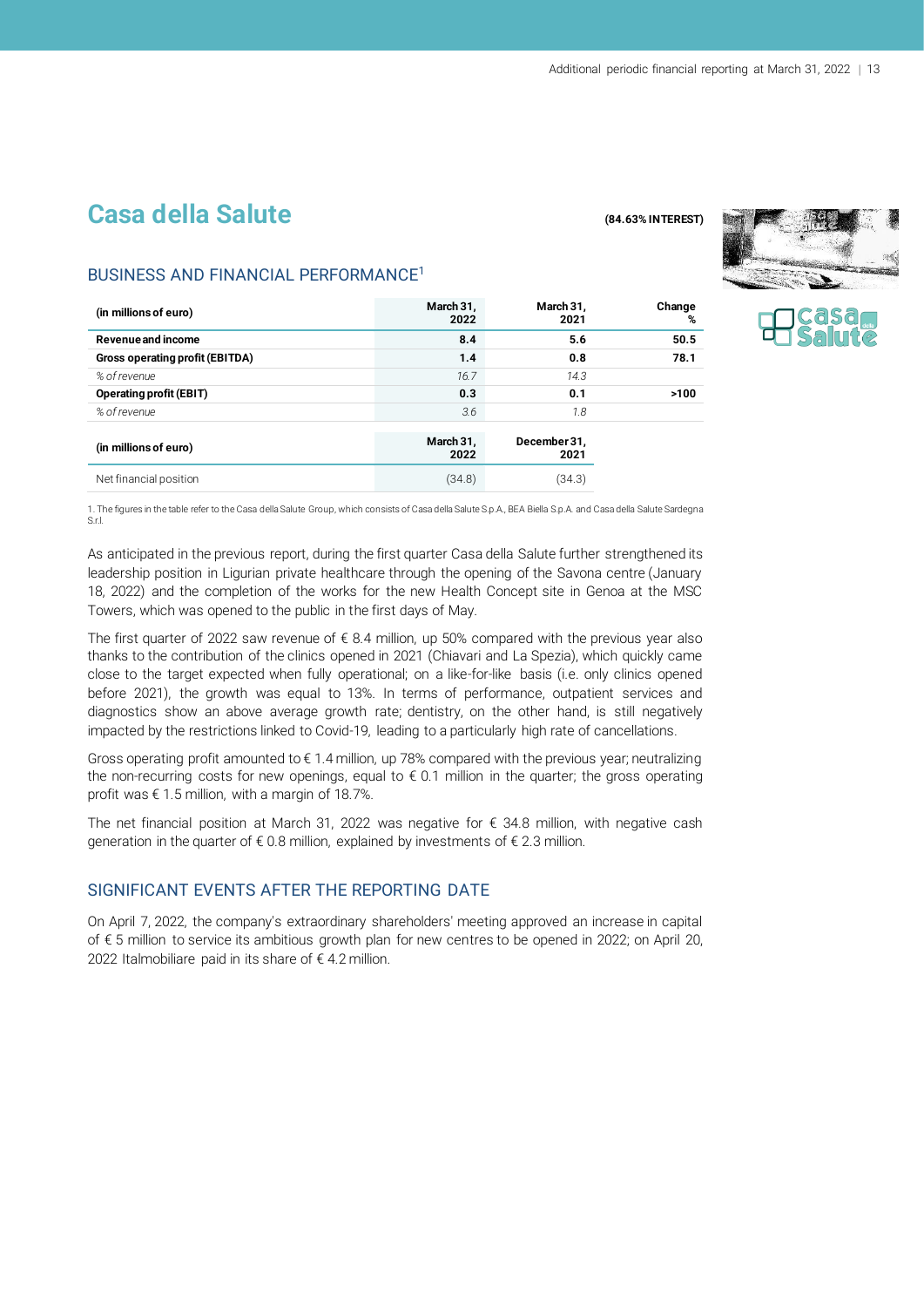

**CAPITELLI** 

## **Capitelli Capitelli Capitelli Capitelli CAPITEREST**

#### BUSINESS AND FINANCIAL PERFORMANCE

| (in millions of euro)           | March 31,<br>2022 | March 31,<br>2021    | Change<br>% |
|---------------------------------|-------------------|----------------------|-------------|
| Revenue and income              | 4.9               | 4.1                  | 19.9        |
| Gross operating profit (EBITDA) | 0.8               | 1.0                  | (21.8)      |
| % of revenue                    | 16.3              | 24.4                 |             |
| <b>Operating profit (EBIT)</b>  | 0.5               | 0.8                  | (33.4)      |
| % of revenue                    | 10.2              | 19.5                 |             |
| (in millions of euro)           | March 31,<br>2022 | December 31,<br>2021 |             |
| Net financial position          | (2.5)             | 2.1                  |             |

The first quarter of 2022 of Capitelli posted revenue of 4.9 million euro, up by 20% on the same period of the previous year. In January the company raised its list prices to at least partially offset the increase in the cost of raw materials, which contributed approximately 3% in the quarter, with the rest of the growth attributable to higher volumes. The main channel remains Large-Scale Retail, with growth rates above average; the Ho.Re.Ca. channel is recovering, growing by 37% compared with the previous year, which was impacted by the lockdown caused by the health emergency.

Gross operating profit for the quarter comes to  $\epsilon$  0.8 million, a decrease of 8 percentage points compared with the previous year; the increase in the January price list has in fact only partially offset the increase in the cost of raw materials in general and meat in particular, both for the normal delay with which Large-Scale Retail tends to apply prices rises, and because of a further increase in the cost of meat during the quarter, which led the company to decide on a second price increase in April, albeit restricted to only part of the product range. There were non-recurring costs for € 0.1 million during the quarter.

The net financial position at March 31, 2022 was negative for  $\epsilon$  2.5 million; in fact, dividends of  $\epsilon$  5.0 million were distributed during the first quarter, bringing the company to a level of financial leverage that is perfectly sustainable given its traditional capacity for cash generation and future growth prospects. Net of dividends, cash generation during the quarter was positive for  $\epsilon$  0.4 million.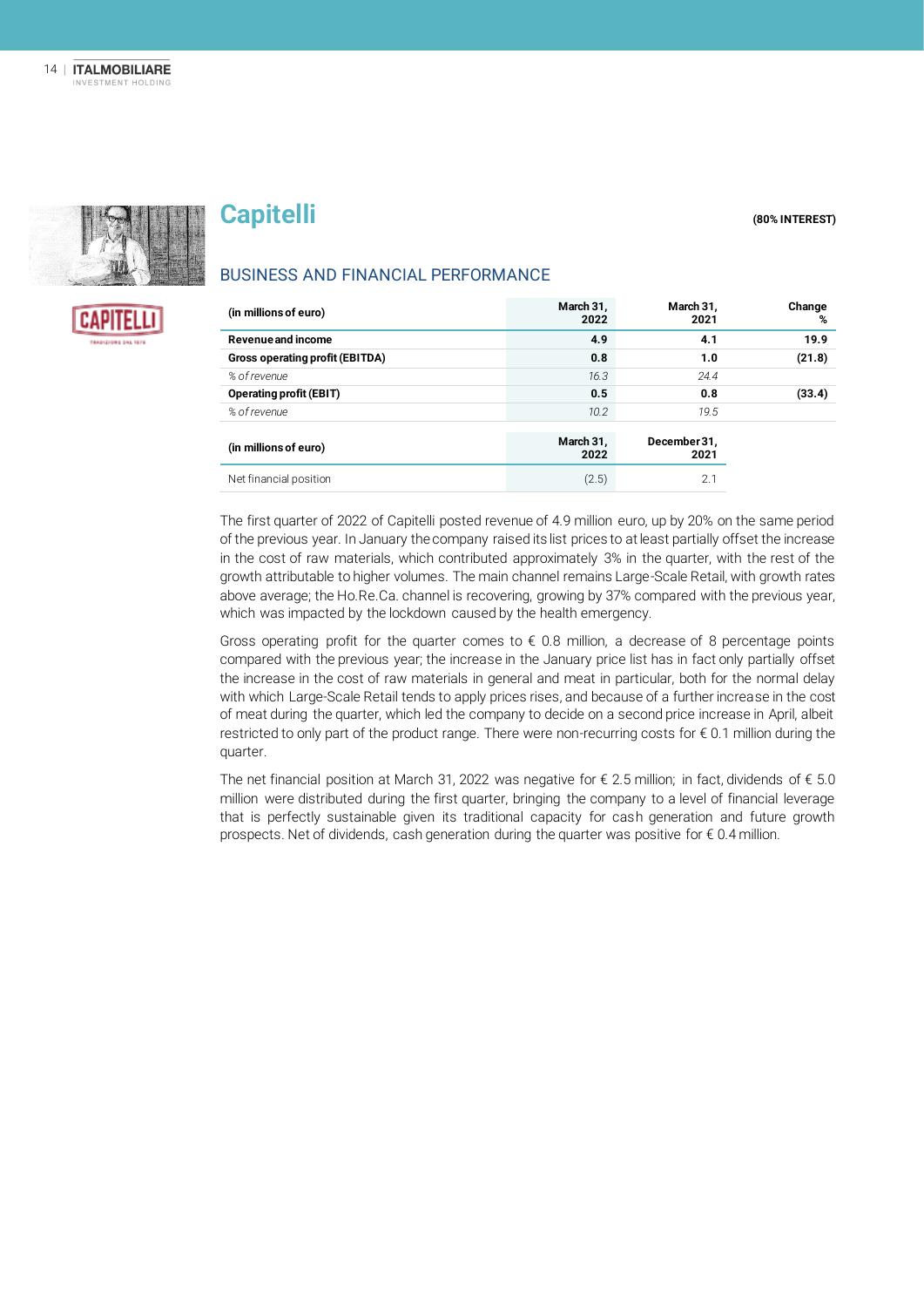## **Callmewine**

#### **(80% INTEREST)**





#### BUSINESS AND FINANCIAL PERFORMANCE<sup>1</sup>

| (in millions of euro)           | March 31,<br>2022 | March 31,<br>2021    | Change<br>% |
|---------------------------------|-------------------|----------------------|-------------|
| Revenue and income              | 3.8               | 4.6                  | (16.4)      |
| Gross operating profit (EBITDA) | (0.5)             | 0.0                  | n.s.        |
| % of revenue                    | (13.9)            | 0.2                  |             |
| <b>Operating profit (EBIT)</b>  | (0.6)             | 0.0                  | n.s.        |
| % of revenue                    | (16.0)            | 0.0                  |             |
| (in millions of euro)           | March 31,<br>2022 | December 31,<br>2021 |             |
| Net financial position          | 1.9               | 3.5                  |             |

1. The figures refer to the consolidated financial statements of FT3 S.r.l. and Callmewine S.r.l.

n.s. not significant

In February, Italmobiliare completed its purchase of a further 20% of Callmewine's capital, bringing its shareholding from 60% to 80%; the founder Paolo Vittorio Zanetti, who controls the other 20% together with his family, will maintain the role of Chairman and will be actively involved in all strategic decisions.

In the first quarter Callmewine recorded revenue of  $\epsilon$  3.8 million, down by 16% compared with the previous year. The decline was mainly influenced by the higher domestic consumption of wine induced by the lockdown that characterised the first quarter of 2021, which closed with +119% compared with the same period of 2020; the different scheduling of Easter also weighed on the quarterly result (17 April in 2022, compared with 4 April 2021), as it represents a seasonal high for the sector; then there was the macroeconomic context mentioned previously, which translated into an even more pronounced decline in sales in the medium-low customer segments, which are most affected by things like the increase in energy bills.

Gross operating profit was negative for  $\epsilon$  0.5 million, down on the previous year due to the drop in revenue and the increase in fixed costs in support of the company's ambitious growth plan; in particular, it should be noted that in March 2022 the company launched its second television advertising campaign in order to strengthen brand awareness. It is worth remembering that the gross operating profit for the first quarter of 2021 reflected non-recurring costs of  $\epsilon$  0.2 million due to the theft that took place in the company's warehouse; the company is insured for this type of event, but the compensation process has not yet been completed.

The net financial position at March 31, 2022 was positive for 1.9 million euro. Negative cash flow of 1.6 million euro is mainly due to the increase in working capital caused by the seasonal nature of the business and also to the negative result of the quarter.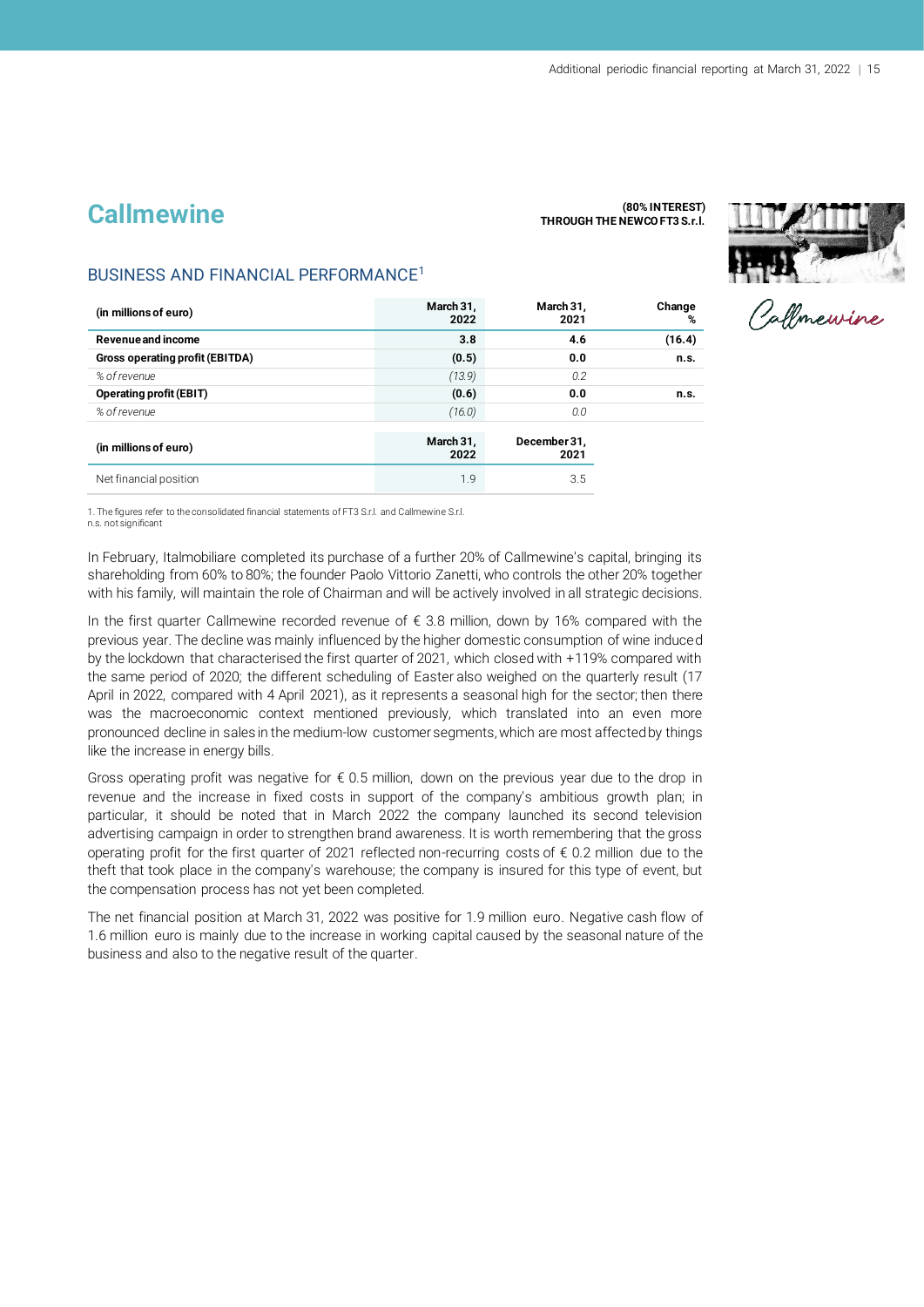



BUSINESS AND FINANCIAL PERFORMANCE<sup>1</sup>

#### **(in millions of euro) March 31, 2022 March 31, 2021 Change Revenue and income 96.7 101.4 (4.7) Gross operating profit (EBITDA) 5.0 12.0 (58.6)** *% of revenue 5.2 11.8* **Operating profit (EBIT) 0.3 7.2 (95.5)** *% of revenue 0.3 7.1* **(in millions of euro) March 31, 2022 December 31, 2021<sup>2</sup>** Net financial position (128.7) (128.7)

1. The figures in the table refer to the Tecnica Group. 2. Figures relating to 2021 were restated to ensure better comparability with 2022 first-quarter figures.

2022 first quarter revenue amounted to 96.7 million euro, down by 4.7 million euro compared with the previous year, but up by 5% compared with the same period of 2019.

The winter sports brands (Nordica, Blizzard Tecnica and Moon Boot) and Tecnica Outdoor performed well, growing by € 12.4 million compared with the previous year, an increase of 73%. These positive results do not fully compensate for Rollerblade's production delay, caused by a stoppage in 2021 due to the pandemic, and for a different timing of LOWA's billing, which together have had a negative impact of € 17.2 million.

However, the revenues recorded in the first quarter do not fully represent the outlook of the Tecnica Group: the analysis of the current trading (the sum of revenue and the order backlog) for the whole of 2022 shows significant growth compared with the previous year. The excellent performances of the winter sports brands and the growth of LOWA are therefore confirmed.

Gross operating profit comes to  $\epsilon$  5 million, down by  $\epsilon$  7 million compared with the previous period. The different mix of channel and product, which would have given a benefit of 3 percentage points on the first margin, despite the reduction in the Top Line, was completely absorbed by the increase in overheads, in particular utilities, transport and personnel costs.

The net financial position at March 31, 2022 was negative for € 110.4 million, with positive cash generation in the quarter, net of the impacts deriving from the application of IFRS 16, equal to  $\epsilon$  17.4 million, mainly deriving from the positive trend in working capital.

As anticipated in the previous financial report, the Tecnica Group has located part of its production for winter sports brands in Ukraine: it owns a ski factory in Chop and makes use of a number of subcontractors in the country. To date, the Russian-Ukrainian conflict continues to have a limited impact on production and risks for the future are also expected to remain low; in any case, the situation is monitored constantly with a focus on protecting the employees and production facilities. Despite this, considering the degree of uncertainty about how the situation might evolve, the company has developed a contingency plan.

**Tecnica Group** *(40%)* **<b>INTEREST)** 

**%**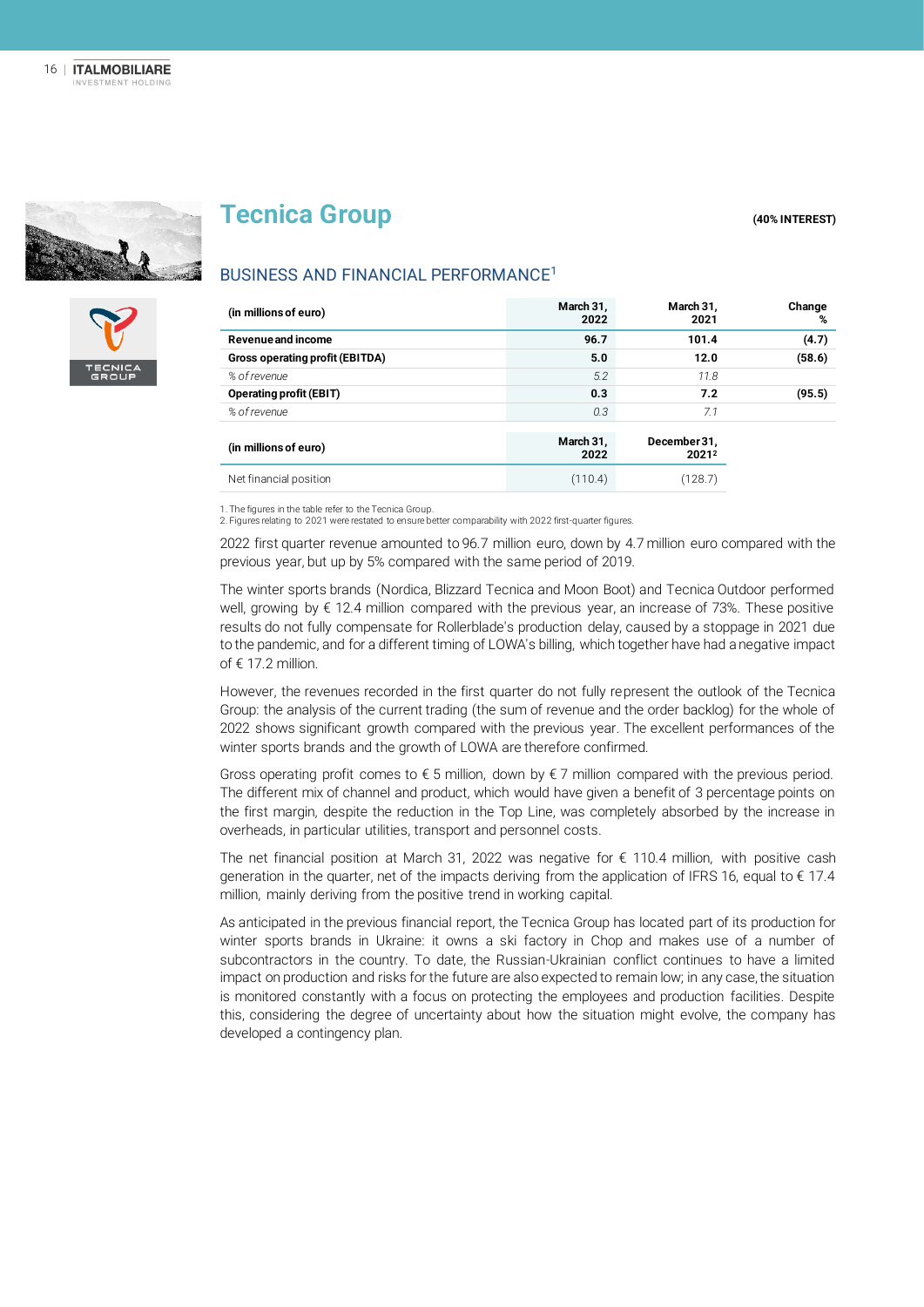## **AGN Energia** (30% INTEREST)



#### BUSINESS AND FINANCIAL PERFORMANCE<sup>1</sup>

| (in millions of euro)           | March 31,<br>2022 | March 31,<br>2021    | Change<br>% |
|---------------------------------|-------------------|----------------------|-------------|
| Revenue and income              | 214.6             | 158.3                | 35.6        |
| Gross operating profit (EBITDA) | 24.2              | 26.8                 | (9.7)       |
| % of revenue                    | 11.3              | 16.9                 |             |
| <b>Operating profit (EBIT)</b>  | 17.5              | 20.3                 | (13.8)      |
| % of revenue                    | 8.2               | 12.8                 |             |
| (in millions of euro)           | March 31,<br>2022 | December 31,<br>2021 |             |
| Net financial position          | (97.5)            | (106.5)              |             |

1. The figures in the table refer to the AGN Energia Group. Figures relating to 2021 were restated compared with what was published in the first quarter of 2021 to ensure full comparability with 2022 first-quarter figures.

In the first quarter, the revenue of the AGN Energia Group amounted to € 214.6 million; the increase compared with the same period of the previous year (+36%) was largely attributable to the rise in the cost of its raw materials: LPG, electricity and natural gas, reflected in terms of revenue, but without impacting the company's profitability. Looking at volumes, which are more representative of the real growth of the individual businesses, Retail LPG volumes are in line with the first quarter of 2021; in the "new" businesses, electricity is slightly up (+1%), while natural gas is down (-8%), also because of the default of one of the company's main suppliers of raw material, which happened in January 2022. Worth noting is the strong growth in energy efficiency orders, which began to give substance to the pipeline of commercial initiatives launched in 2021.

During the quarter, the Group recorded a value added margin<sup>2</sup> that was down by € 2.5 million compared with the previous year (-5%), totally attributable to the LPG business; even if it is in decline, this result once again testifies the company's extreme attention to margins, which contracted in single decimal places despite an extremely challenging situation regarding raw materials, with LPG near to all-time high and up by approximately 50% compared with the same period of the previous year (in the quarter, average purchase cost of LPG from Sonatrach price list equal to \$ 745, compared to \$ 508 in Q1 2021).

Gross operating profit comes to  $\epsilon$  24.2 million, down by  $\epsilon$  2.6 million compared with the previous year, considering fixed costs essentially stable and commercial costs higher than in 2021, which was hit by the lockdown.

At March 31, 2022, the net financial position was negative for  $\epsilon$  97.5 million, with positive cash generation in the quarter of € 8.1 million, despite the continued absorption of working capital due to the trend in raw material costs.

<sup>2.</sup> Defined as revenue and income, net of the cost of raw materials and primary transport.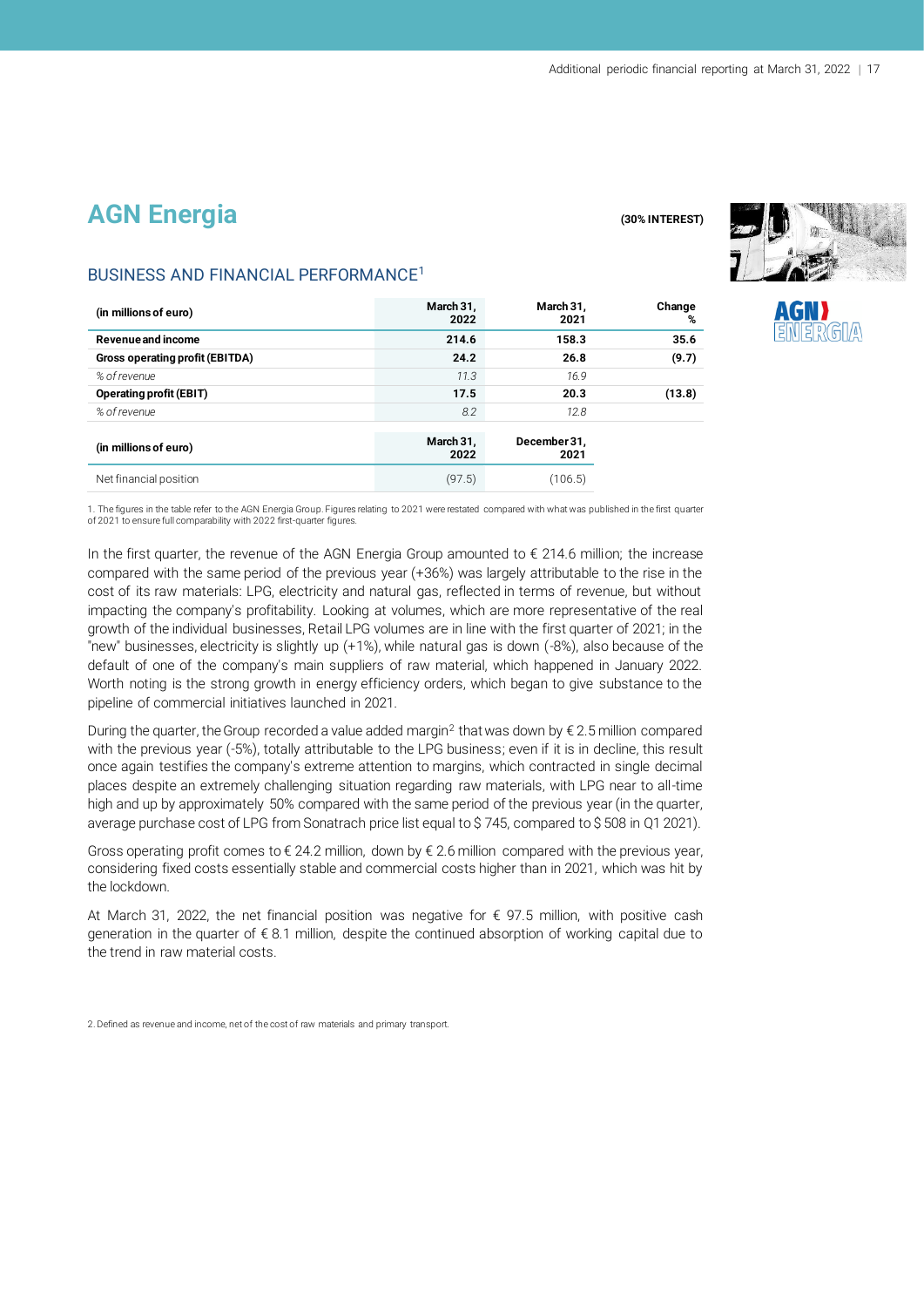



#### BUSINESS AND FINANCIAL PERFORMANCE<sup>1</sup>

| (in millions of euro)           | March 31,<br>2022 | March 31,<br>2021    | Change<br>% |
|---------------------------------|-------------------|----------------------|-------------|
| Revenue and income              | 41.8              | 37.4                 | 11.8        |
| Gross operating profit (EBITDA) | 6.3               | 5.9                  | 6.8         |
| % of revenue                    | 15.1              | 15.8                 |             |
| <b>Operating profit (EBIT)</b>  | 4.6               | 4.2                  | (9.5)       |
| % of revenue                    | 11.0              | 11.2                 |             |
| (in millions of euro)           | March 31,<br>2022 | December 31,<br>2021 |             |
| Net financial position          | (26.2)            | (16.9)               |             |

1. The figures in the table refer to the Iseo Group.

In January 2022 Italmobiliare changed its stake slightly (from 39.28% to 39.24%) as a result of the increase in capital linked to the co-investment by a manager of the company.

2022 begins according to the business plan drawn up by the company's new management. In particular, the first few months of 2022 recorded revenue of  $\epsilon$  41.8 million, an increase of 12% compared with the previous year. It should be noted that about 5% of this increase is attributable to the price increases carried out in 2021 and beginning of 2022 to cope with the increase in the cost of raw materials, while the other 7% is due to higher volumes. In terms of products, the mechanical sector, which continues to be the core business, is up by 15% compared with 2021; the electronic segment contracted by 7% compared with the previous period, which benefited, in the quarter, from a large infrastructure project.

Gross operating profit for the period amounts to  $\epsilon$  6.3 million, with growth of 7% compared with the first quarter of 2021. Note that the first quarter of 2022 includes non-recurring costs of € 0.4 million.

The net financial position at March 31, 2022 was negative for € 26.2 million, with negative cash generation in the quarter of € 9.5 million due to an increase in working capital (€ 13.5 million compared with December 31, 2021), which reflects the normal seasonal nature of the business.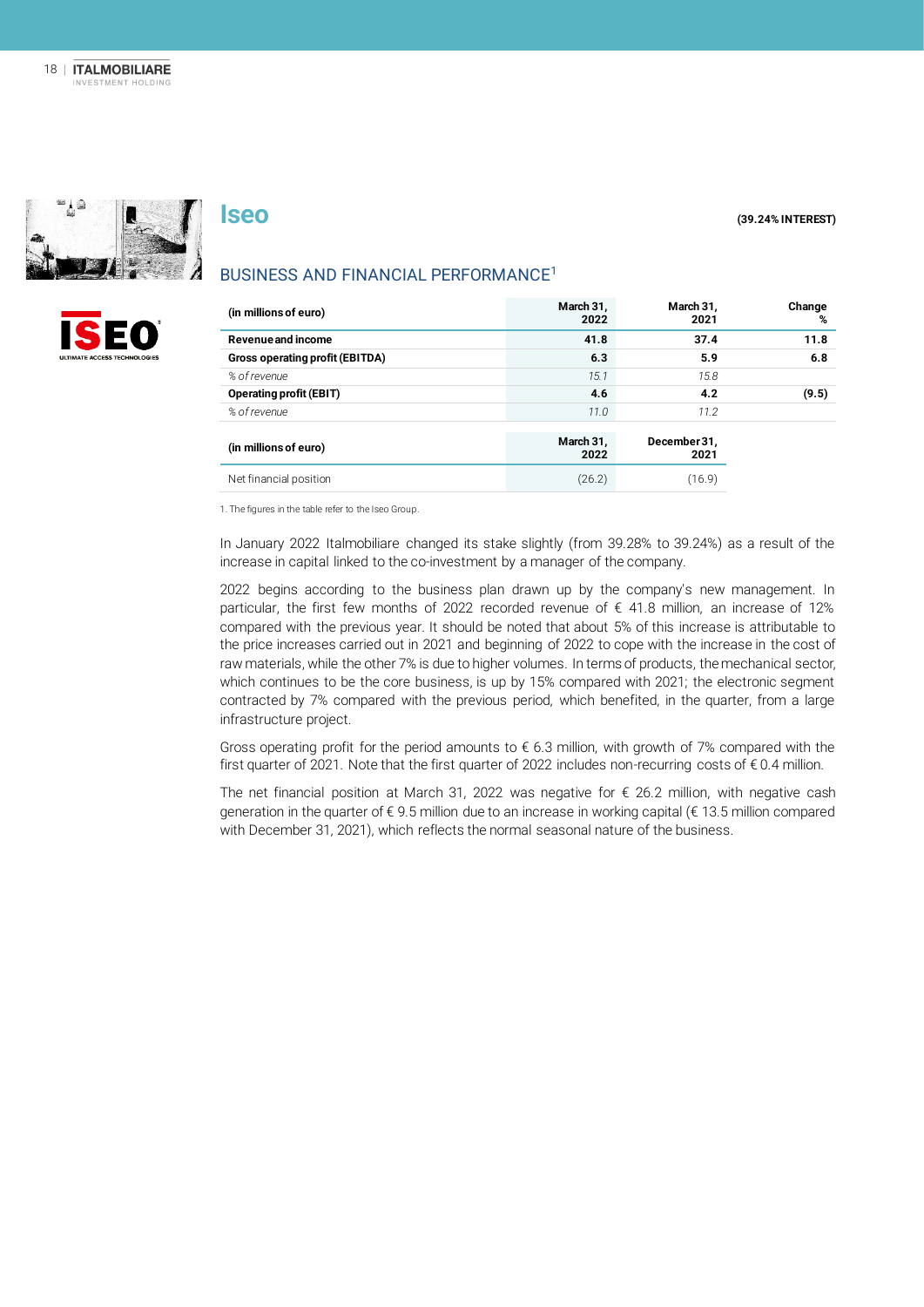## **Gruppo Clessidra CONSTRANDING CONSTRANDING (100% INTEREST)**



**CLESSIDR** 

#### BUSINESS AND FINANCIAL PERFORMANCE

| (in millions of euro)                  | March 31,<br>2022 | March 31,<br>2021 | Change<br>% |
|----------------------------------------|-------------------|-------------------|-------------|
| Revenue and income                     | 7.9               | 3.7               | >100        |
| <b>Gross operating profit (EBITDA)</b> | 2.9               | 0.2               | >100        |
| % of revenue                           | 36.7              | 5.7               |             |
| <b>Operating profit (EBIT)</b>         | 2.3               | 0.0               | >100        |
| % of revenue                           | 28.8              | 1.0               |             |

At March 31, 2022, the scope of the Clessidra Group includes Clessidra Holding S.p.A., as the holding company, Clessidra Private Equity SGR S.p.A. (100%), Clessidra Capital Credit SGR S.p.A. (100%) and Clessidra Factoring S.p.A. (100%).

As regards the Group's results at March 31, 2022, the Group's revenue, which amounts to 8 million euro (3.7 million euro at March 31, 2021) is essentially represented by the management fees of the Clessidra Funds and by the interests and commissions deriving from the Factoring activity. This change is attributable to the start-up of the Clessidra Capital Partners 4 Private Equity Fund, as well as to the fact that Clessidra Factoring was included in the scope of consolidation of the Clessidra Group from April 2021, which raised the Group's volumes and consequently its revenue as well.

Gross operating profit has been influenced not only by what has just been said about revenue, but also by administrative expenses of € 5.6 million (€ 4.7 million at March 31, 2021), mainly due to personnel, consultancy and management costs.

The negative net financial position of the Clessidra Group was equal to 49.6 million euro and derives from Clessidra Factoring's exposure of € 58.0 million and to a residual extent that of Clessidra Holding for € 0.4 million, partially offset by the liquidity of the other Group companies.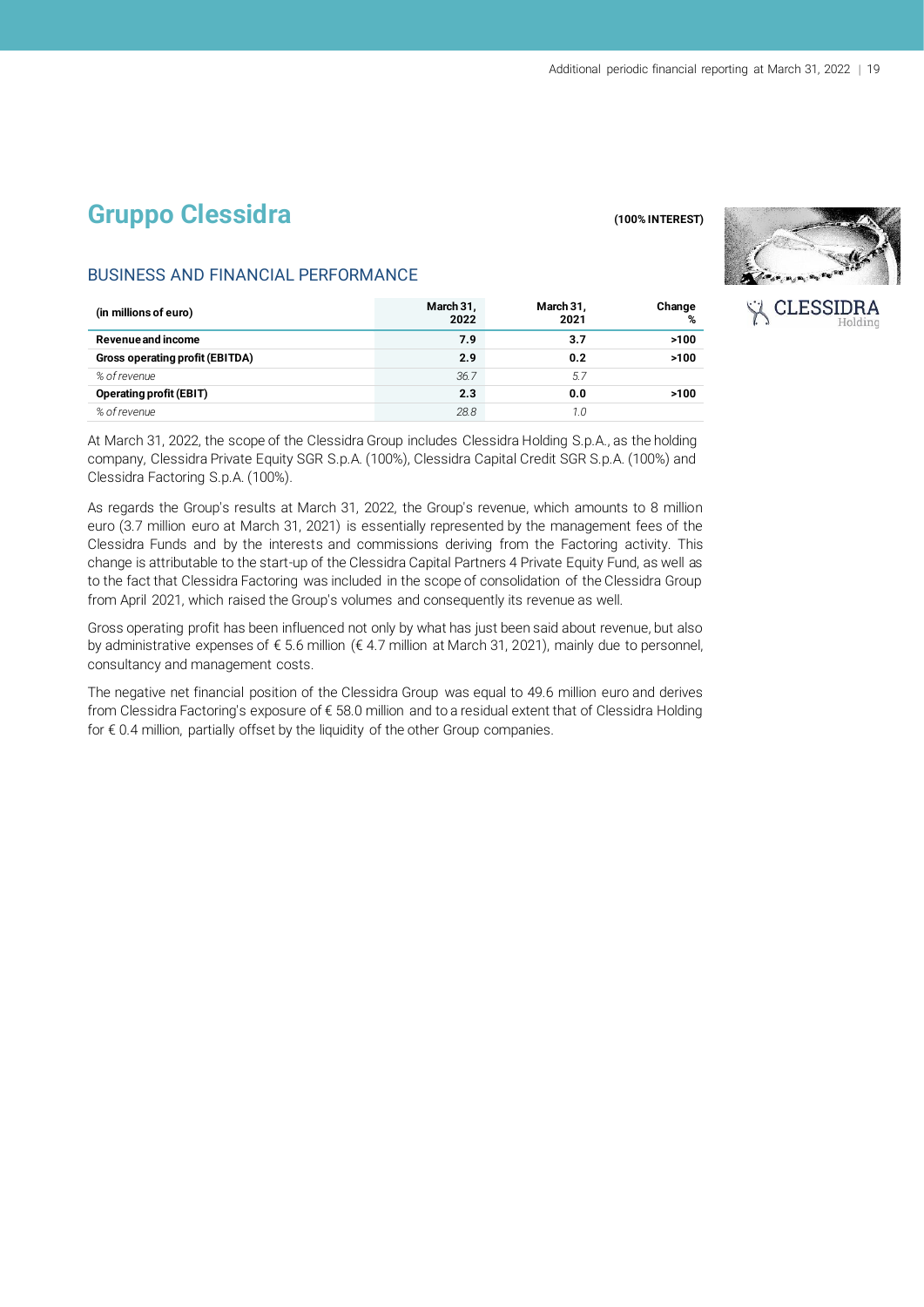## **Legal and tax disputes**

As explained in previous financial reports, following the completion of various M&A transactions in recent years, the Company - as the seller - is subject to compensation claims, notified by the respective purchasing parties, for alleged violations of the declarations and guarantees given by the seller and/or non-fulfilment of obligations placed on it by the related contractual documentation. In this regard, no events took place during the period that might entail substantial changes to the risk provisions made in the last annual financial report.

The CTR of Milan with sentence no. 1428/2022 of 11 April 2022 rejected the appeal filed by Italmobiliare against the assessment notice relating to CFC for the year 2013, which revolved around the question of whether Crédit Mobilier de Monaco qualified as a "CFC black list" company. The overall value of the dispute, including the fine and interest, amounts to approximately  $\epsilon$  180 thousand.

## **Outlook**

It was generally expected that 2022 would be a sustained period of economic expansion, even if slower than in 2021, which was an exceptional year (highest growth since 1980), generated by extraordinary and unrepeatable conditions (reopening of economies and counter-cyclical coordination of monetary and fiscal policies). The reallocation of consumption from durable goods to services, the excess of accumulated savings and the general solidity of the labour market, even in the face of more restrictive economic policies, would still have allowed significant economic growth in 2022, above the long-term potential. The economic slowdown, which has been evident since the closing months of last year, got worse in the first quarter of the year as a result of the war in Ukraine. The conflict, with its impacts on production and access to key raw materials (fossil fuels, cereals, metals), has intensified the major risks that already weighed on the economic cycle, from inflation to disruptions and imbalances in value chains, in addition to repercussions on the expectations of economic players deriving from escalation of the geopolitical risk. The world growth rate in 2022 has been revised downwards by an average of 1%, from the previous median growth rate of 4.3%. In any case, this significant revision of the estimates implies a slowdown in a GDP trend that is consistent with long-term averages, though the risk of a global recession has increased.

The contraction is general, from developed countries (United States, Eurozone) to emerging countries, especially China, which is struggling with the restrictions brought on by its Covid-zero policy. In particular, among developed countries, the Eurozone's growth rate, given its high dependence on fossil fuels from Russia (47% of imports of natural gas and 25% of oil), saw the largest downgrade, from 4% to 2.7% (average consensus). Global inflation showed a further rise: the index of OECD economies marked an annual headline rate of 7.8% (5.5% net of the most volatile components), the highest figure since 1990. In order to contain the rise in inflation expectations in the medium and long term, those in charge of monetary policy, above all the Fed, announced a more intense and accentuated tightening compared with what was forecast at the beginning of the year.

In such a context of macroeconomic and financial uncertainty, burdened by geopolitical risk, Italmobiliare maintains its focus on providing constant support to its Portfolio Companies in particular the monitoring and management of risks to business continuity, the protection of people, structures and industrial and financial assets, having already started the implementation of measures in all Group companies to ensure operational efficiency, financial flexibility, adaptations and diversification of the production and supply chain and the application of marketing solutions and innovative commercial channels that are consistent with the changes derived from or accelerated by the complex global scenario.

The situation of profound uncertainty, with evident implications - including emotional ones due to the dramatic nature of current events - can at the same time represent a decisive factor in taking important steps towards often long-delayed strategic, industrial and financial strengthening of companies of entrepreneurial excellence. Today more than ever these businesses need to recalibrate their growth